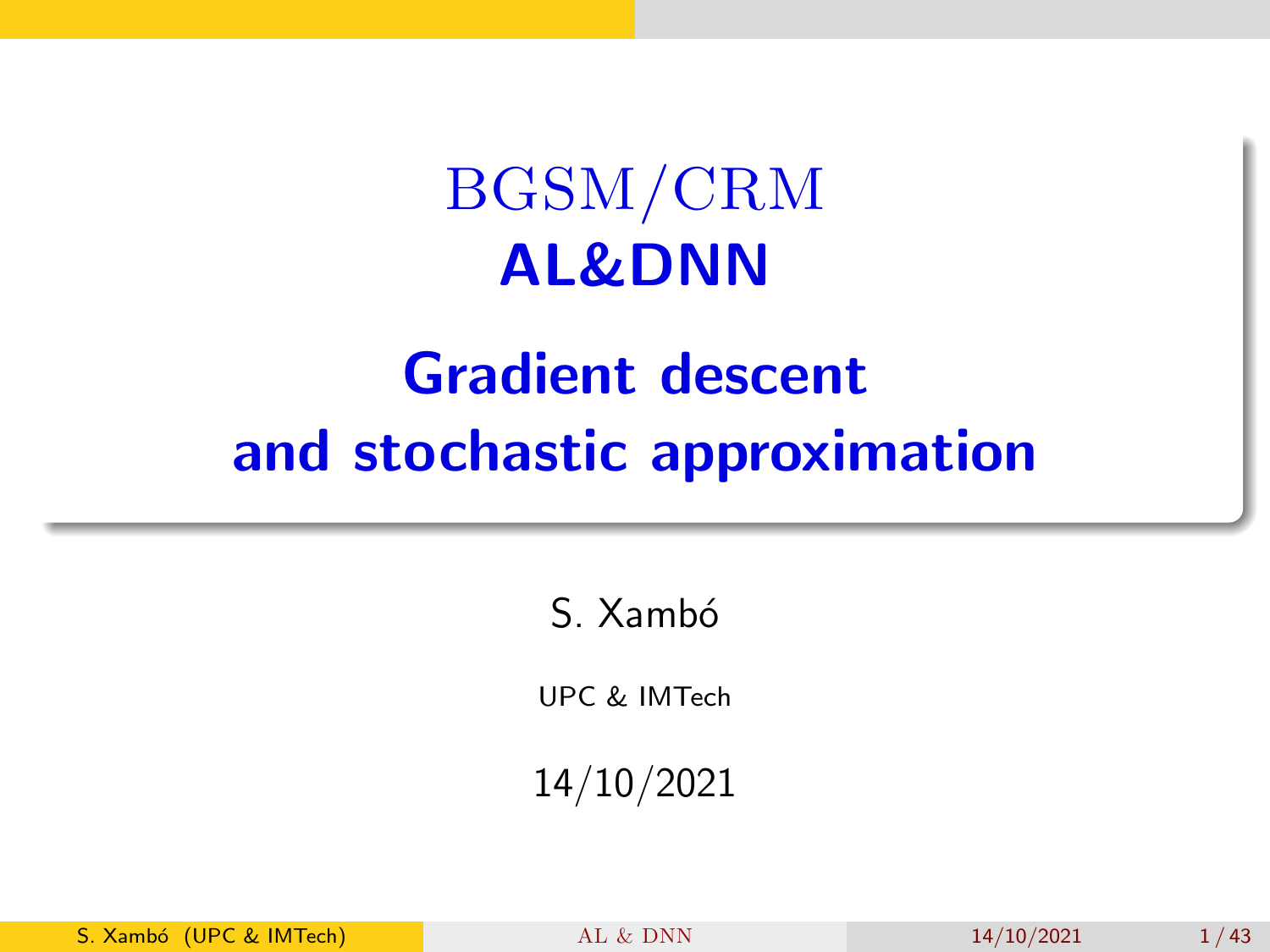#### Abstract

A study of the Stochastic Gradient Descend (SGD) and its role in Deep Learning.

Introduced in [\[1\]](#page-39-0), stochastic approximation has ever since been the focus of attention by many researchers.

Here are some of the sources appeared in the last decade that you may find useful for the study of today's topic:

[\[2\]](#page-39-1), [\[3\]](#page-39-2), [\[4\]](#page-40-0), [\[5\]](#page-40-1), [\[6\]](#page-40-2), [\[7\]](#page-41-0), [\[8\]](#page-41-1), [\[9\]](#page-41-2), [\[10\]](#page-42-1), [\[11\]](#page-42-2).

As a main reference you may consider [\[3,](#page-39-2) Ch. 14]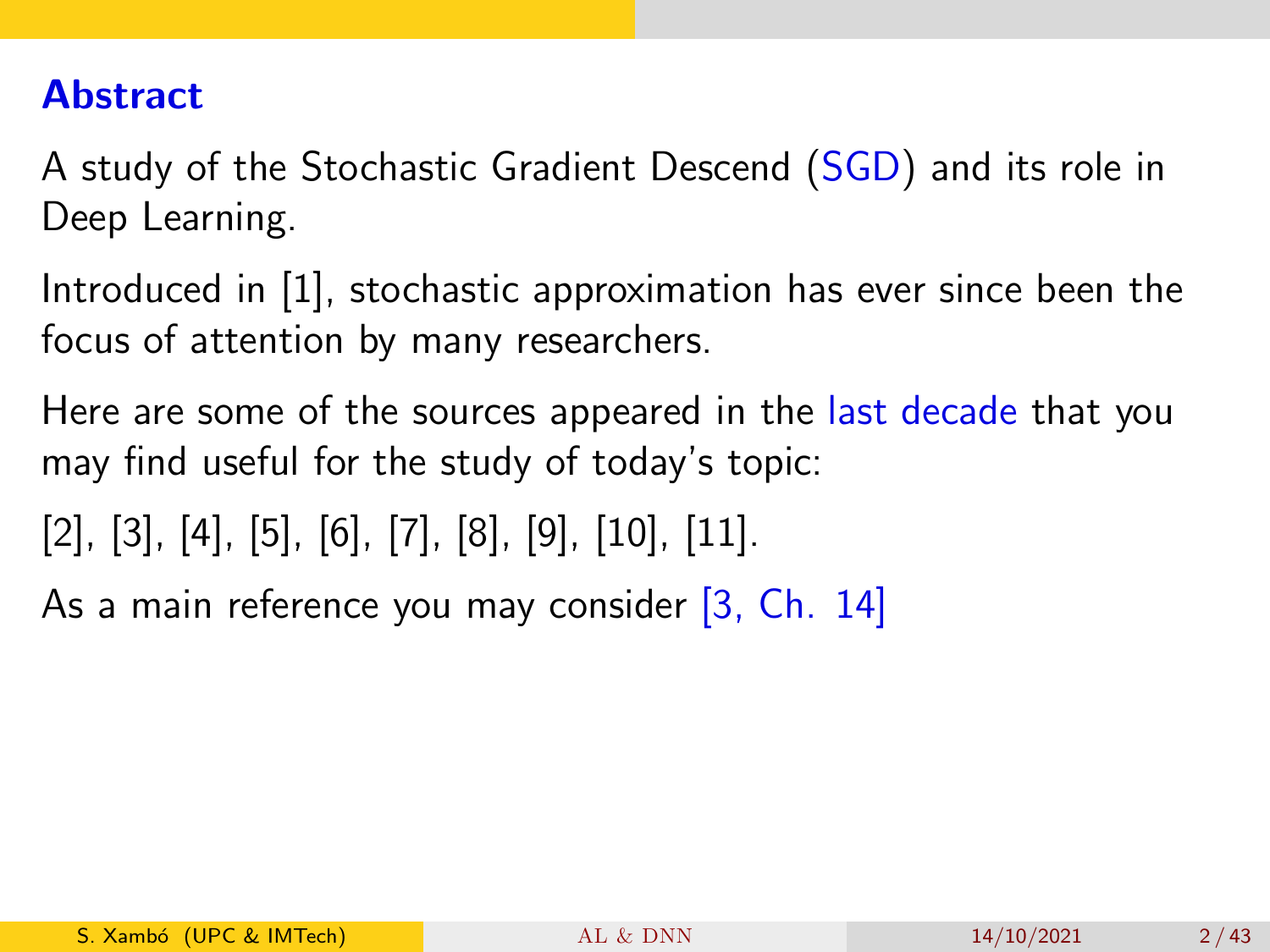## Index

Background notions **Subgradients** Gradient (and subgradient) descent (GD) Stochastic gradient descent (SGD) Appendix on Newton's method A quotation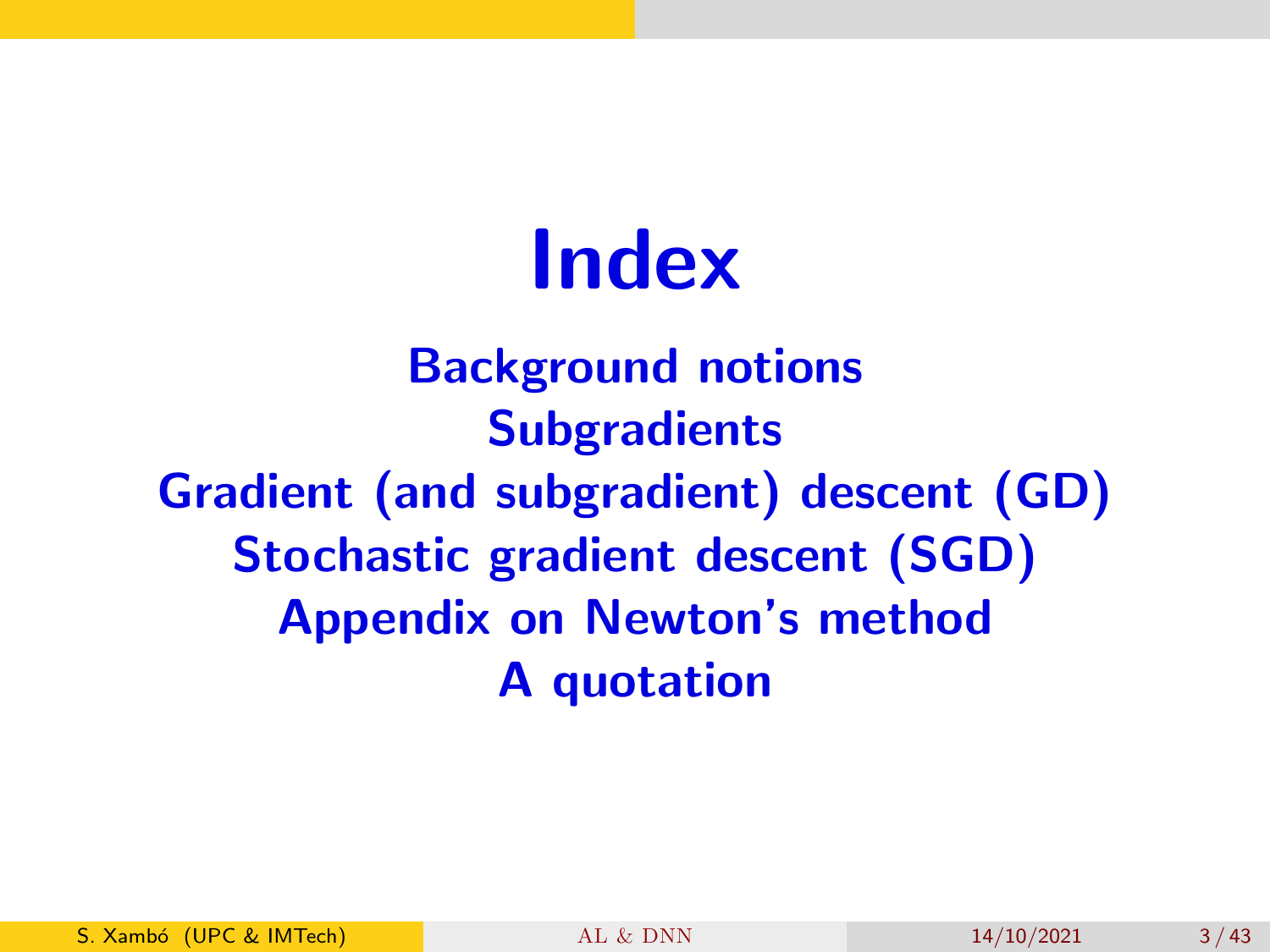# Background notions

### Directional derivatives, differentials and gradients Epigraph of a function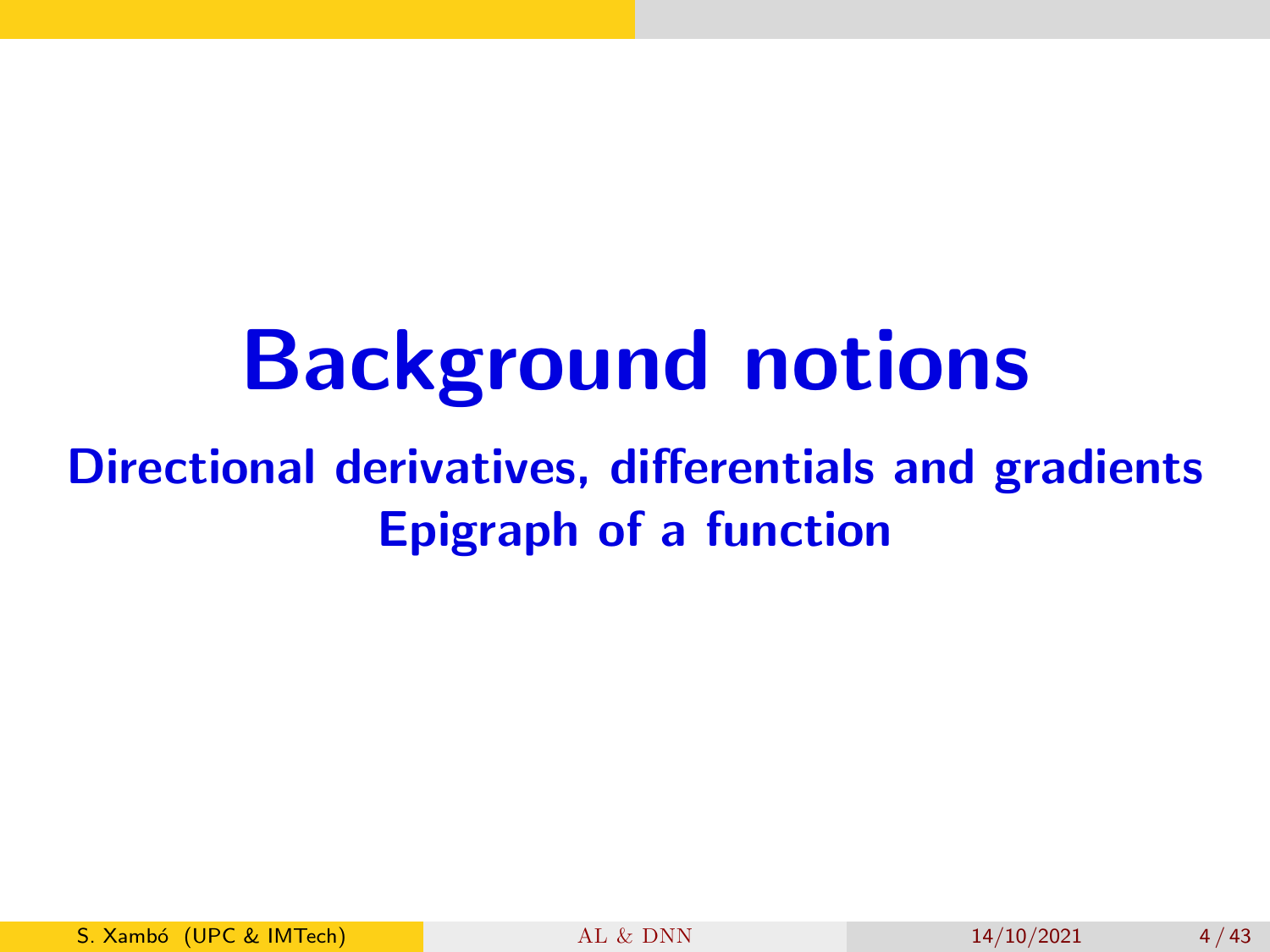- <span id="page-4-0"></span> $\mathcal X$  is open subset of  $\mathsf R^n$  and  $f: \mathcal X \to \mathsf R$  is a differentiable function. The *directional derivative* of  $f$  at  $x$  in the direction  $v$  is  $D_v f(x) = \frac{d}{dt} f(x + tv)|_{t=0}.$
- Since  $f(x + tv) = f(x) + t(d_x f)(v) + O(t^2)$ , by definition of the differential, we see that  $D_v f(x) = (d_x f)(v)$ .
- If  $e_1, \dots, e_n$  is the standard basis of  $\mathsf{R}^n$ , then  $(d_x f)(e_i) = D_{e_i} f(x) = \partial f(x)/\partial x_i = \partial_i f(x).$
- It follows that  $(d_x f)(v) = \sum_{i=1}^n v_i \partial_i f(x) = v \cdot \nabla f(x)$ , where  $\nabla f(x) = (\partial_1 f(x), \cdots, \partial_n f(x)).$
- **Therefore**  $D_v f(x) = v \cdot \nabla f(x)$ . This implies that  $\nabla f(x)$  is the direction of the greatest growth rate of f at x. Hence  $-\nabla f(x)$  is the direction of steepest descent.
- $\nabla \nabla f(x)$  is orthogonal to the level sets  $\mathcal{X}_{\lambda} = \{x \in \mathcal{X} \mid f(x) = \lambda\}$ : if v is tangent to  $\mathfrak{X}_{\lambda}$ , then  $v \cdot \nabla f(x) = D_v f(x) = d_x f(v) = 0$ .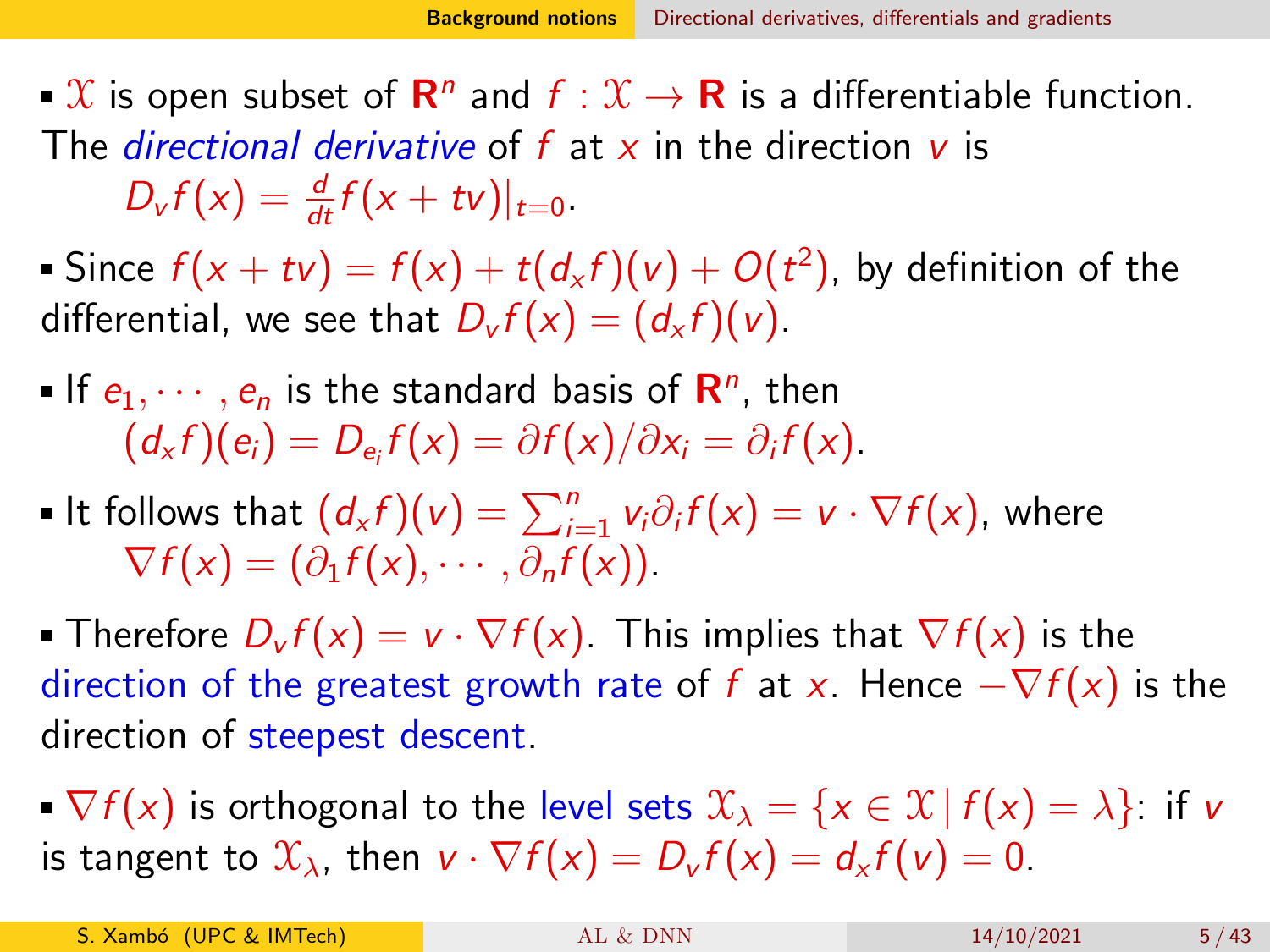<span id="page-5-0"></span> $\mathcal{X}$  a subset of  $\mathsf{R}^n$  and  $f : \mathcal{X} \to \mathsf{R}$  a function.

The *epigraph* of a f, denoted  $\text{Epi}(f)$ , is the subset of  $\mathcal{X} \times \mathbf{R}$  whose points  $(x, t)$  satisfy  $t \geq f(x)$ .

Lemma. If X and f are convex, then  $\text{Epi}(f)$  is convex.

Proof. Let  $(x, t), (x', t') \in$  Epi $(f)$ . Choose any  $\lambda \in (0, 1)$ . We want to see that

 $\lambda(x,t) + (1-\lambda)(x',t') = (\lambda x + (1-\lambda)x', \lambda t + (1-\lambda)t') \in \text{Epi}(f).$ Since  $\lambda x + (1 - \lambda)x' \in \mathfrak{X}$ , because  $\mathfrak X$  is convex, we can write:

 $f(\lambda x + (1 - \lambda)x') \leq \lambda f(x) + (1 - \lambda)f(x')$  (as f is convex)

 $\leq \lambda t + (1 - \lambda)t'$  (definition of epigraph).  $\Box$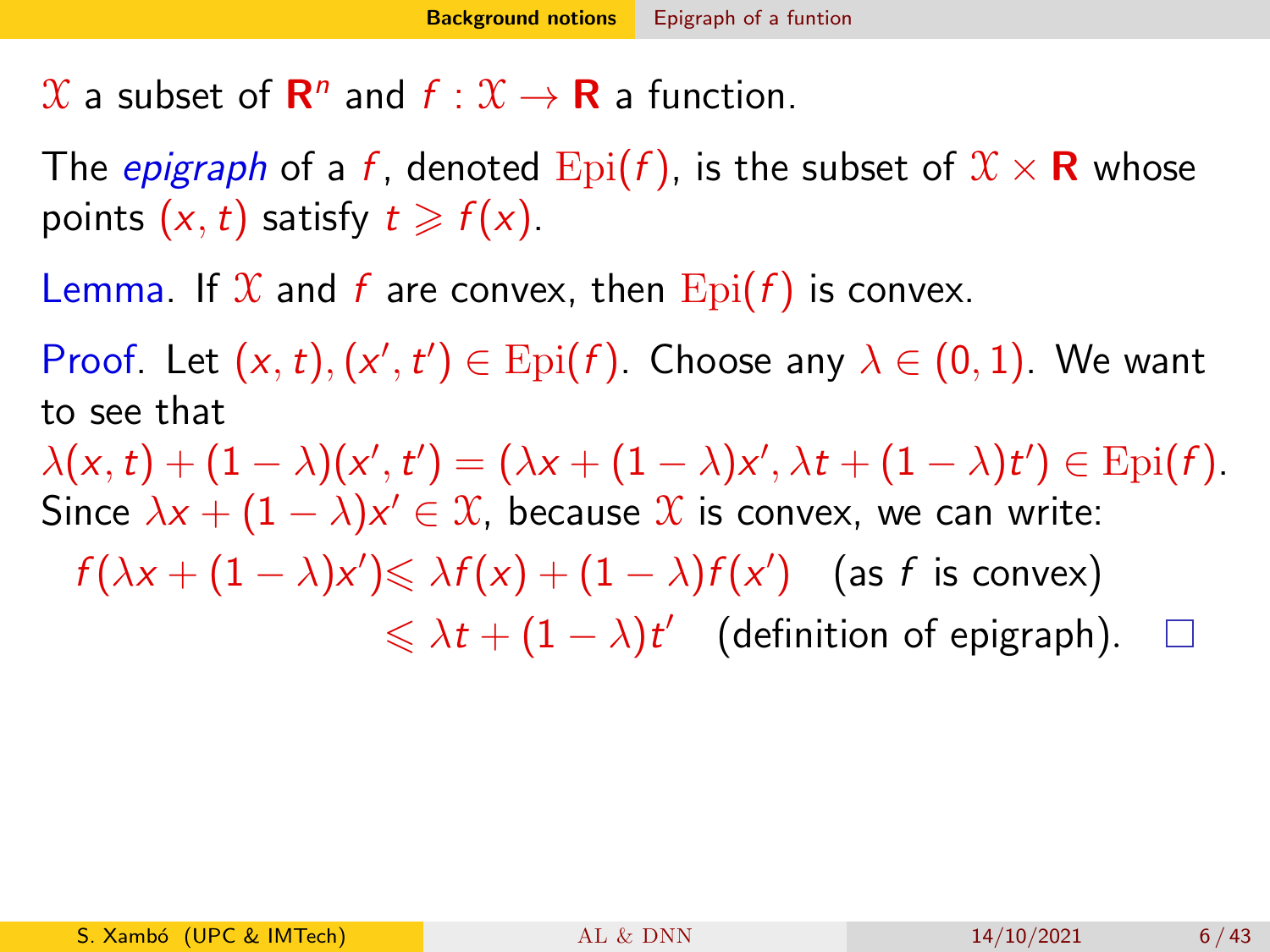# **Subgradients**

... and convexity Remarks **Examples** ... and Lipschitzness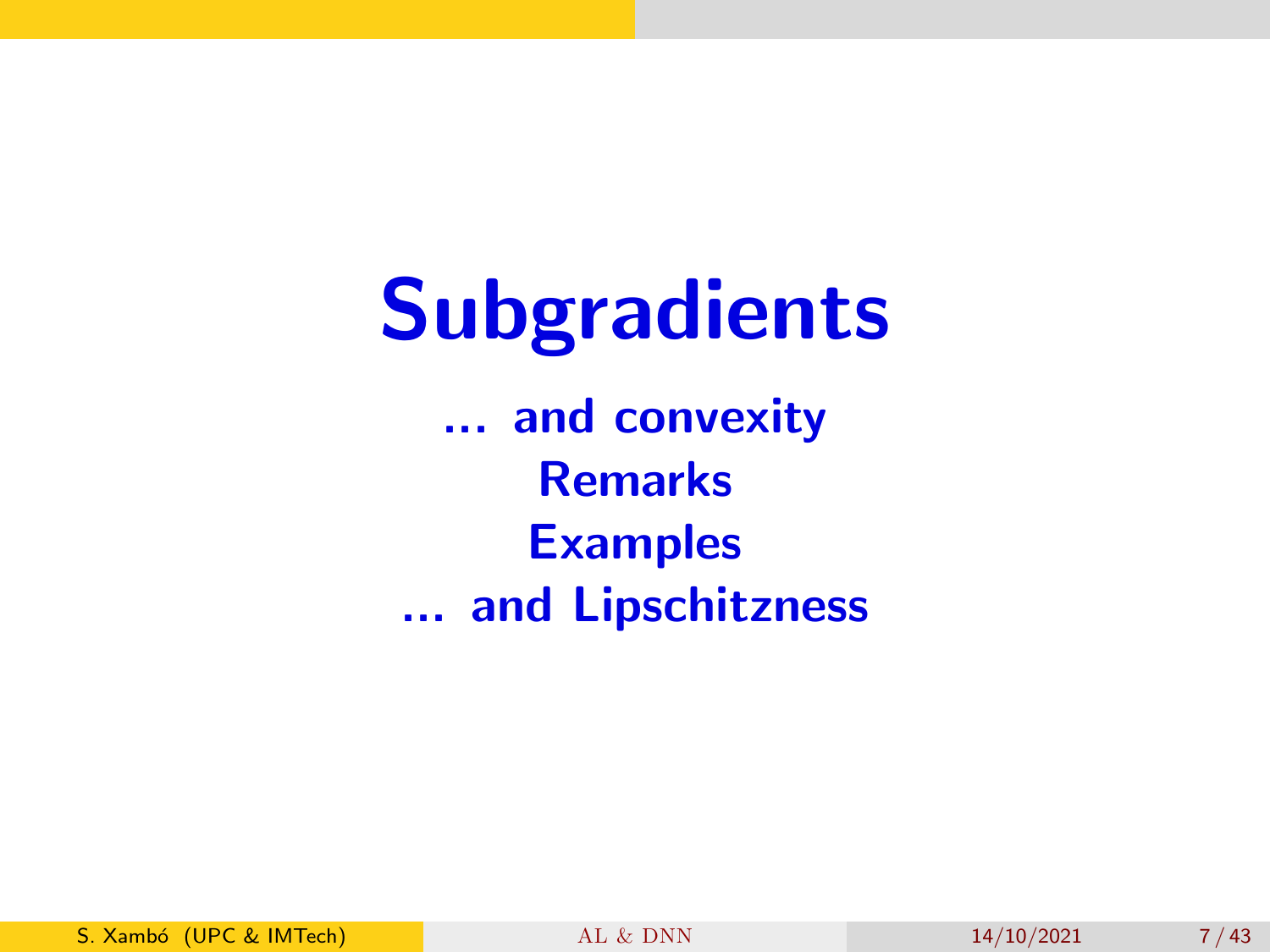<span id="page-7-0"></span> $\mathcal{X}$  a subset of  $\mathsf{R}^n$  and  $f : \mathcal{X} \to \mathsf{R}$ .

A vector  $s \in \mathbf{R}^n$  is a *subgradient* of  $f$  at  $x$  if for any  $x' \in \mathcal{X}$  $f(x') \geq f(x) + s \cdot (x' - x)$ , or  $f(x) \leq f(x') + s \cdot (x - x')$ .

Mnemonics:

 $f(x) - f(x') \leq s_x \cdot (x - x'), \quad f(x) - f(x') \geq s_{x'} \cdot (x - x')$ 

The set of subgradients of f at x is denoted  $\partial f(x)$ .

Theorem. Assume  $\mathcal X$  is convex. (a) If  $\partial f(x) \neq \emptyset$  for all  $x \in \mathcal{X}$ , then f is convex. (b) Conversely, if  $f$  is convex then  $\partial f(x) \neq \emptyset$  for any  $x \in \mathcal{X}^{\circ}$ . (c) If f is convex and differentiable at x, then  $\nabla f(x) \in \partial f(x)$ .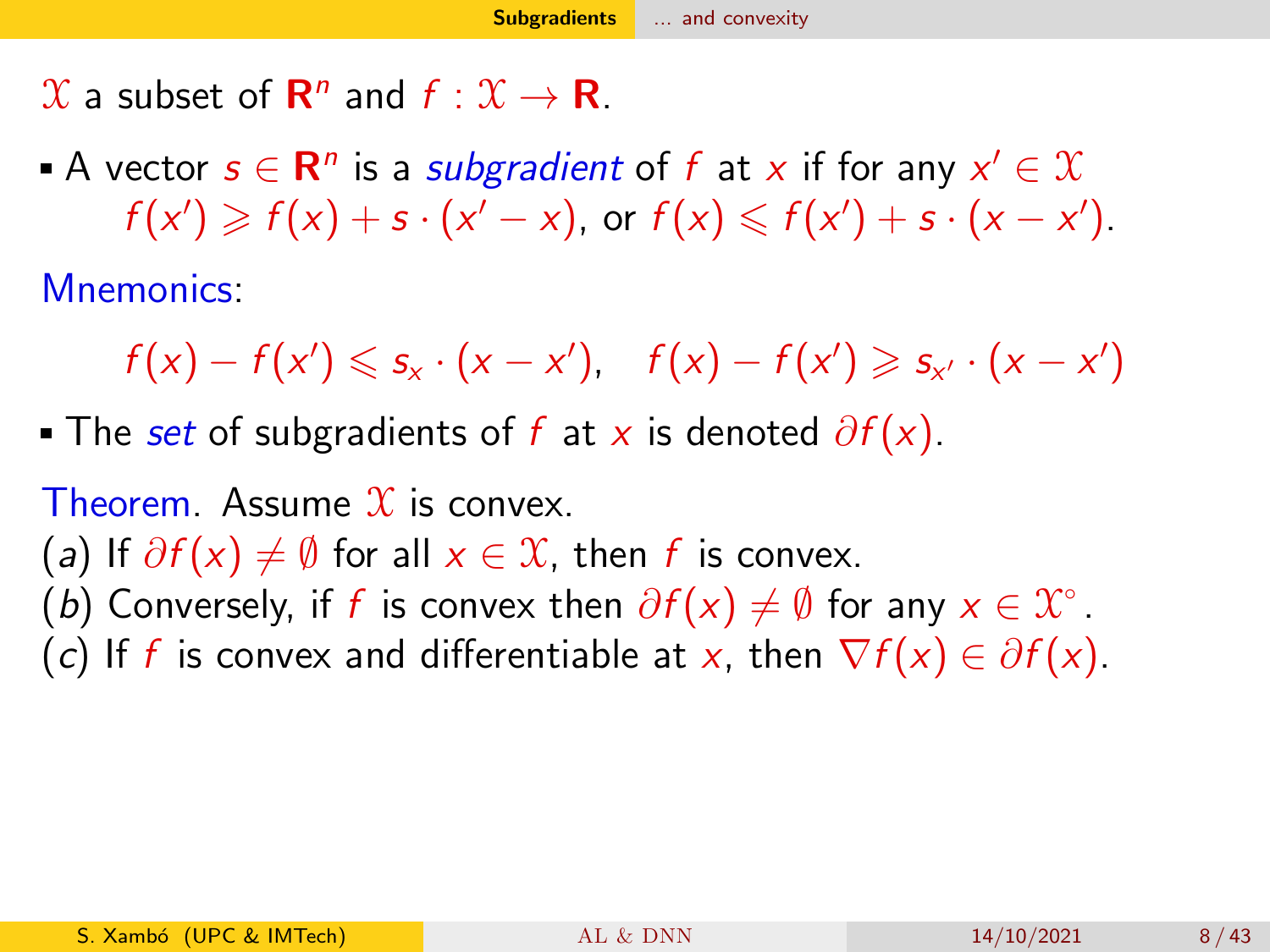Proof. (a) Let  $x, x' \in \mathfrak{X}$  and  $\lambda \in (0,1)$ . We want to prove that  $f(\lambda x + (1 - \lambda)x') \leq \lambda f(x) + (1 - \lambda)f(x').$ Let  $x_{\lambda} = (1 - \lambda)x + \lambda x'$  and  $s \in \partial f(x_{\lambda})$ . Then  $f(x) \geqslant f(x_{\lambda}) + s \cdot (x - x_{\lambda}) = f(x_{\lambda}) + (1 - \lambda)s \cdot (x - x'),$  $f(x') \geqslant f(x_\lambda) + s \cdot (x' - x_\lambda) = f(x_\lambda) + \lambda s \cdot (x' - x) \Rightarrow$  $\lambda f(x) + (1 - \lambda) f(x') \geqslant f(x_{\lambda}).$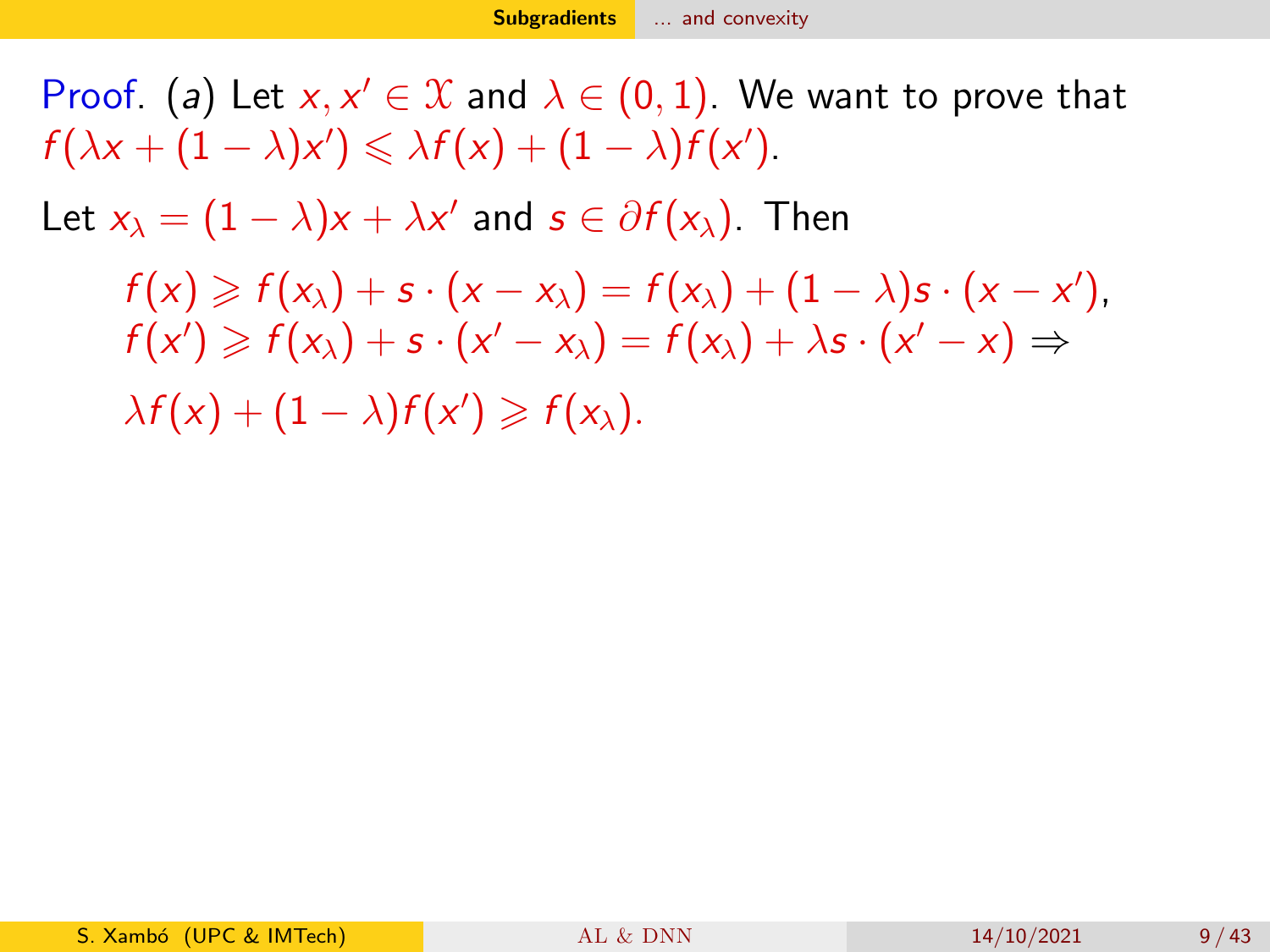(b) Let  $x \in \mathcal{X}$ . Then  $(x, f(x)) \in \partial \text{Epi}(f)$ . Since  $\text{Epi}(f)$  is convex, by the separation hyperplane theorem there exists  $(\textbf{\textit{u}}, \textbf{\textit{a}}) \in \mathbf{R}^n \times \mathbf{R},$  $(u, a) \neq (0, 0)$ , such that (\*)  $u \cdot x + af(x) \geq u \cdot x' + at'$  for all  $(x', t') \in \text{Epi}(f)$ . Since  $t'$  can be as large as we wish, we infer that  $a \leqslant 0$ .

Now let  $x \in \mathcal{X}^{\circ}$ . For a sufficiently small  $\epsilon > 0$ ,  $x' = x + \epsilon u \in \mathcal{X}$  and hence  $u \cdot x + af(x) \geqslant u \cdot x + \epsilon u \cdot u + at'$ , or  $af(x) \geqslant \epsilon u \cdot u + at'$ . This implies that  $a < 0$ : if  $a = 0$ , then  $\epsilon u \cdot u \le 0$ , which is not possible because  $(u, a) \neq (0, 0)$ .

Set  $t' = f(x')$  in the inequality (\*). Rearranging,  $a(f(x') - f(x)) \leqslant u \cdot (x - x')$ , or  $f(x') - f(x) \geqslant \frac{1}{x}$  $\frac{1}{-a}u\cdot(x'-x),$ which shows that  $s=\frac{1}{\epsilon}$  $\frac{1}{-a}u$  is a subgradient of f at x.

(c) If f is convex and differentiable at  $x$ , we know that  $f(x') \geqslant f(x) + (x'-x) \cdot \nabla f(x).$ But this just says that  $\nabla f(x)$  is a subgradient of f at x.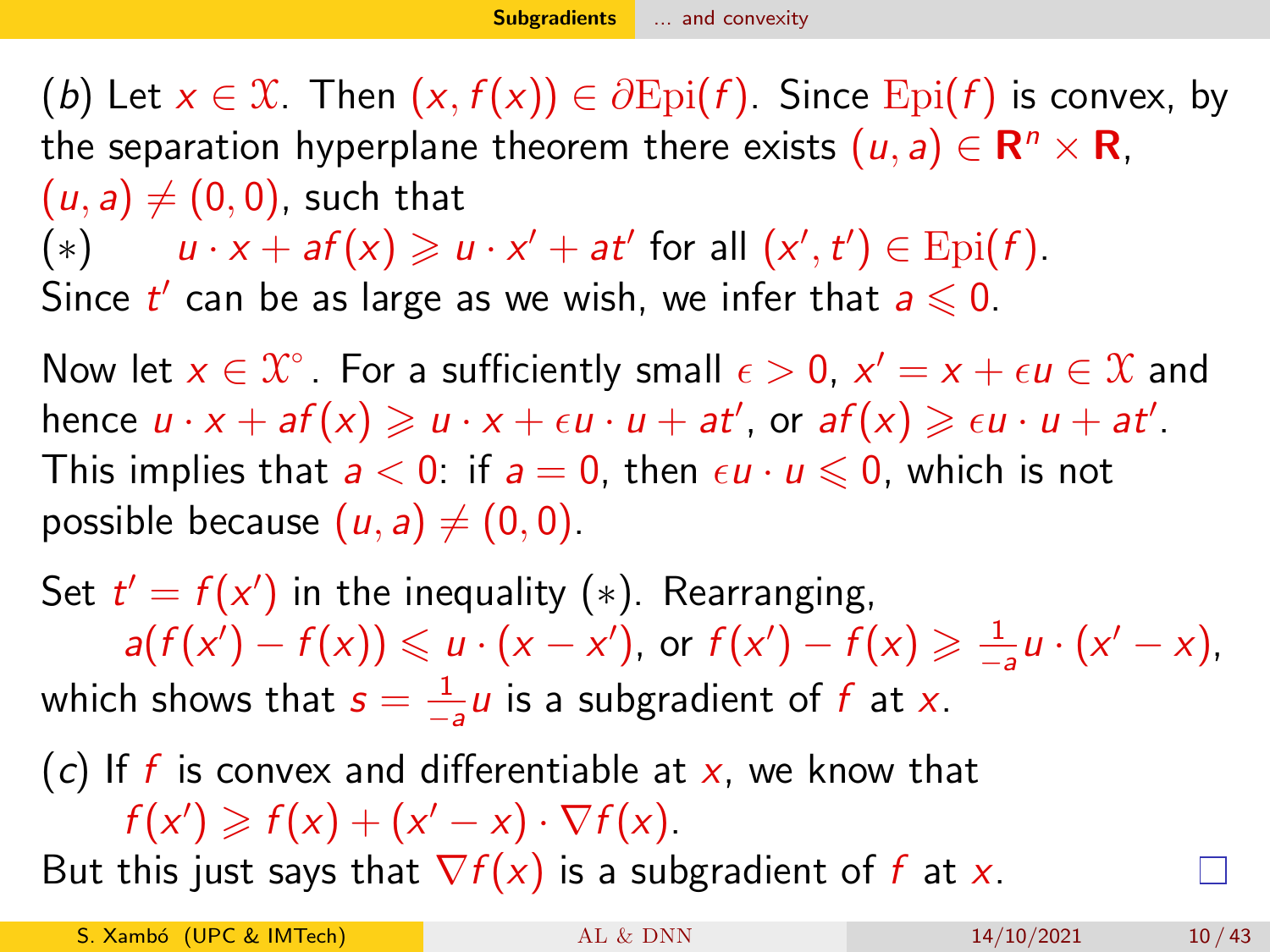<span id="page-10-0"></span>It may be instructive to prove statement  $(c)$  in the present context. Rewrite the convexity condition of  $f$ ,

 $f((1 - \lambda)x + \lambda x') \leq (1 - \lambda)f(x) + \lambda f(x')$ in this form:

 $f(x') \geqslant \frac{f(x + \lambda(x' - x)) - f(x) + \lambda f(x)}{h}$  $\lambda$  $= f(x) + \frac{f(x + \lambda(x' - x)) - f(x)}{h}$  $\lambda$ .

Now letting  $\lambda \to 0$  in the fraction, we get  $(x'-x)\cdot \nabla f(x)$ , and this ends the proof.

In the statement  $(b)$ , the condition  $x \in \mathcal{X}^{\circ}$  can be replaced by  $x \in \mathcal{X}^{\text{ri}}$ , the interior of  $\mathcal X$  relative to its affine span  $[\mathcal X]$ .

 $\nabla f(x)$  provides only local information about f around x, whereas  $s \in \partial f(x)$  gives a linear function that is a (global) lower bound of f.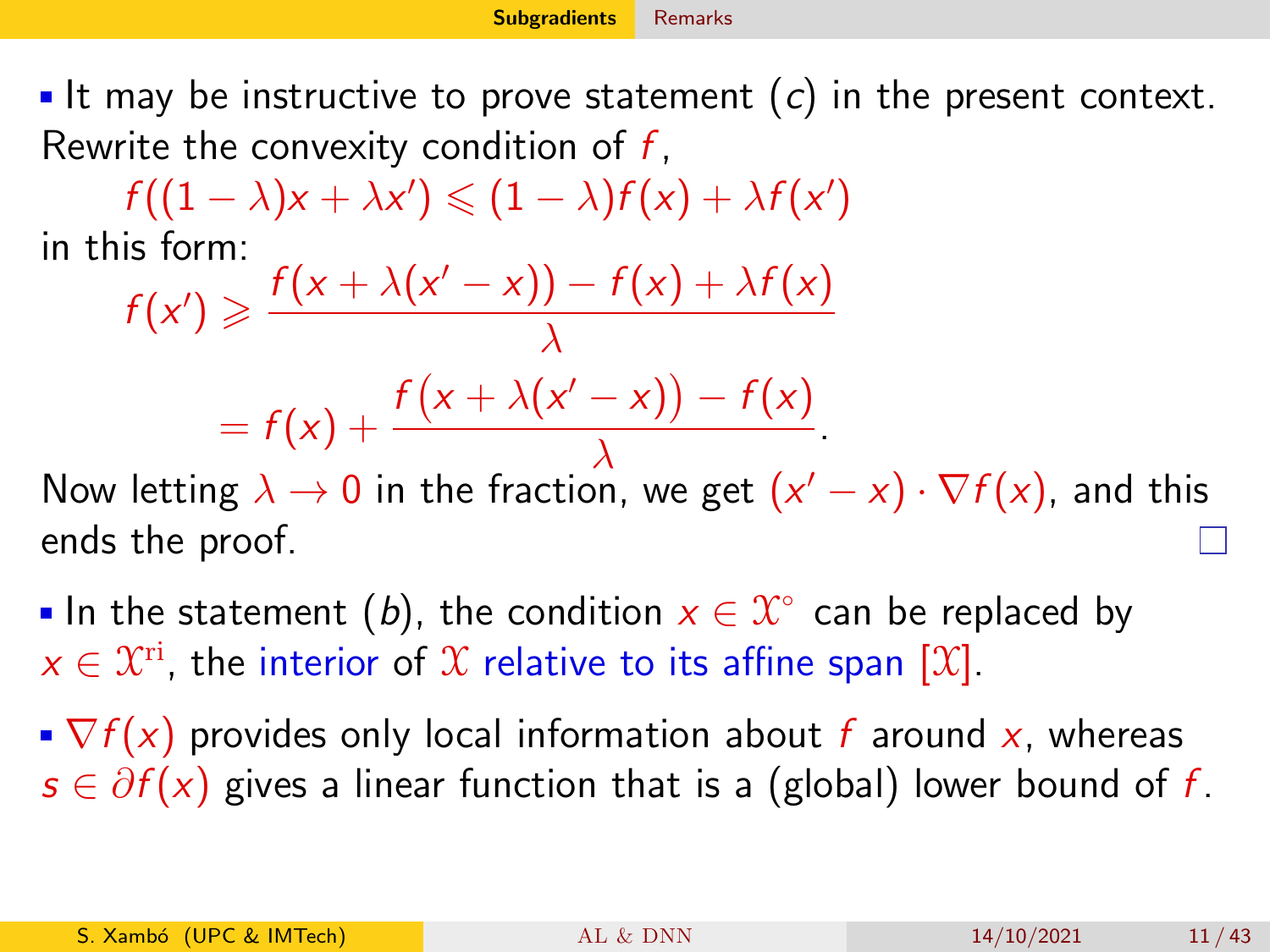A local minimum  $x$  of a convex function  $f$  is a global minimum (equivalent to  $0 \in \partial f(x)$ ): For any  $x'$  and sufficiently small  $\epsilon$ ,  $f(x) \leqslant f((1-\epsilon)x + \epsilon x') \leqslant (1-\epsilon)f(x) + \epsilon f(x') \Rightarrow f(x) \leqslant f(x')$ .

Theorem. Let X be convex and closed, and  $f: \mathcal{X} \to \mathbf{R}$  convex. Then  $\bar{x} \in \operatorname{argmin}_{x \in \Upsilon} f(x)$  if and only if  $\nabla f(\bar{x}) = 0$ .

Proof. Assume  $\bar{x} \in \mathcal{X}$  satisfies  $f(\bar{x}) \leq f(x)$  for all  $x \in \mathcal{X}$ . Then in particular  $h(t) = f(\bar{x} + t(x - \bar{x}))$  has a minimum at  $t = 0$ . So  $\frac{dh(t)}{dt}|_{t=0}=0$ . But since this derivative is equal to  $D_{x-\bar{x}}f(\bar{x}) = (x-\bar{x}) \cdot \nabla f(\bar{x})$ , we have that  $\nabla f(\bar{x})$  is orthogonal to all vectors of the form  $x - \bar{x}$ ,  $x \in \mathcal{X}$ . But  $\nabla f(\bar{x})$  belongs to the linear span of these vectors, and hence must vanish.

And if  $\nabla f(\bar{x}) = 0$ , then 0 is a subgradient of f at  $\bar{x}$  and therefore  $f(x) \geqslant f(\bar{x}) + 0 \cdot (x - \bar{x}) = f(\bar{x}).$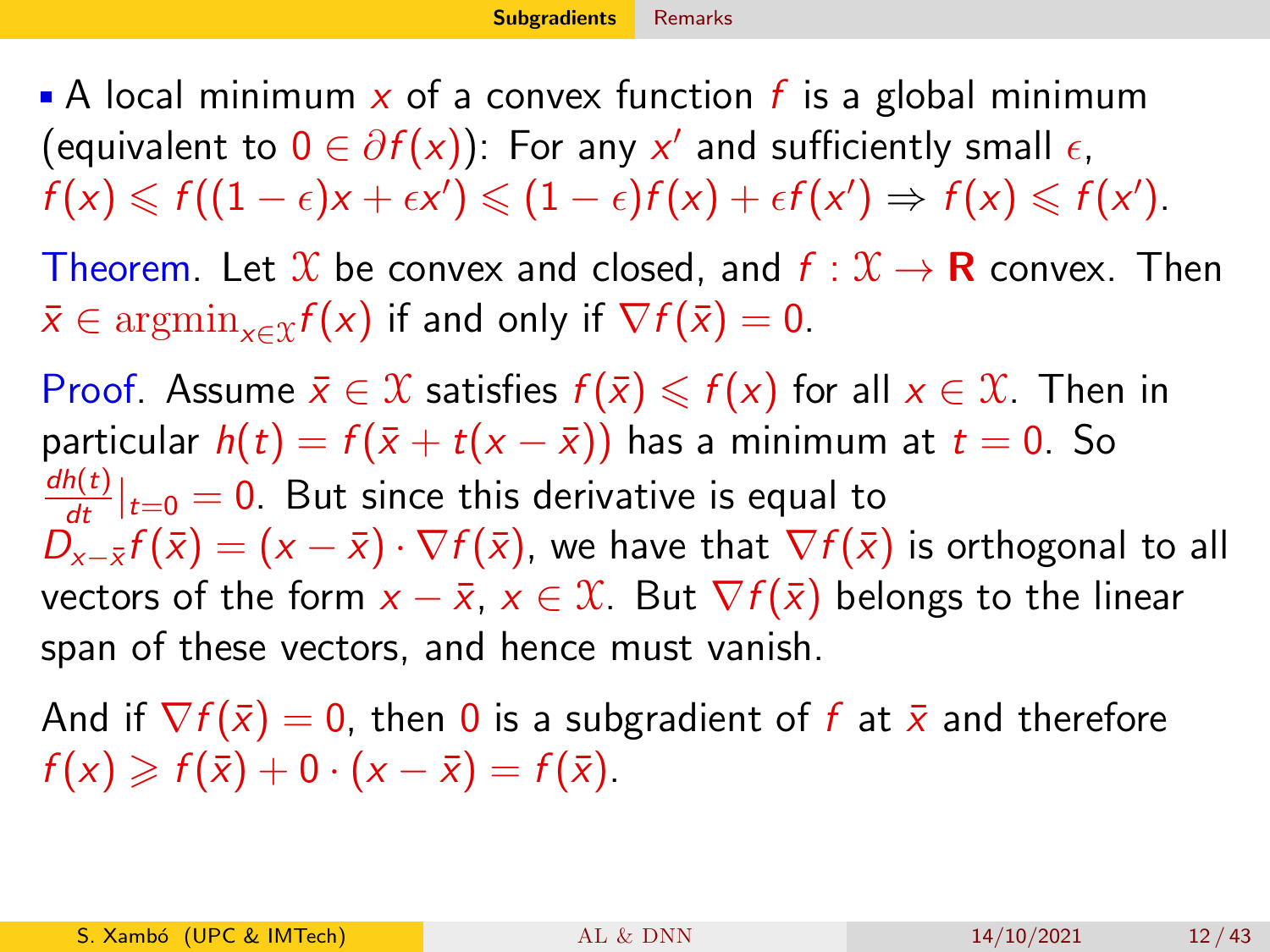<span id="page-12-0"></span>

If  $f(x)$  is differentiable at x, then  $\nabla f(x)$  is the unique subgradient of f at x, and this gives the tangent at  $(x, f(x))$  to the graph of f. The image on the left illustrates this. The function depicted on the right has constant slope  $-\alpha$  (+ $\beta$ ) to the left (right) of  $x_0$ , so these are the only subgradients to the left (right) of  $x_0$ . At the point  $x_0$ , the subgradients are the points in the interval  $[-\alpha, +\beta]$ .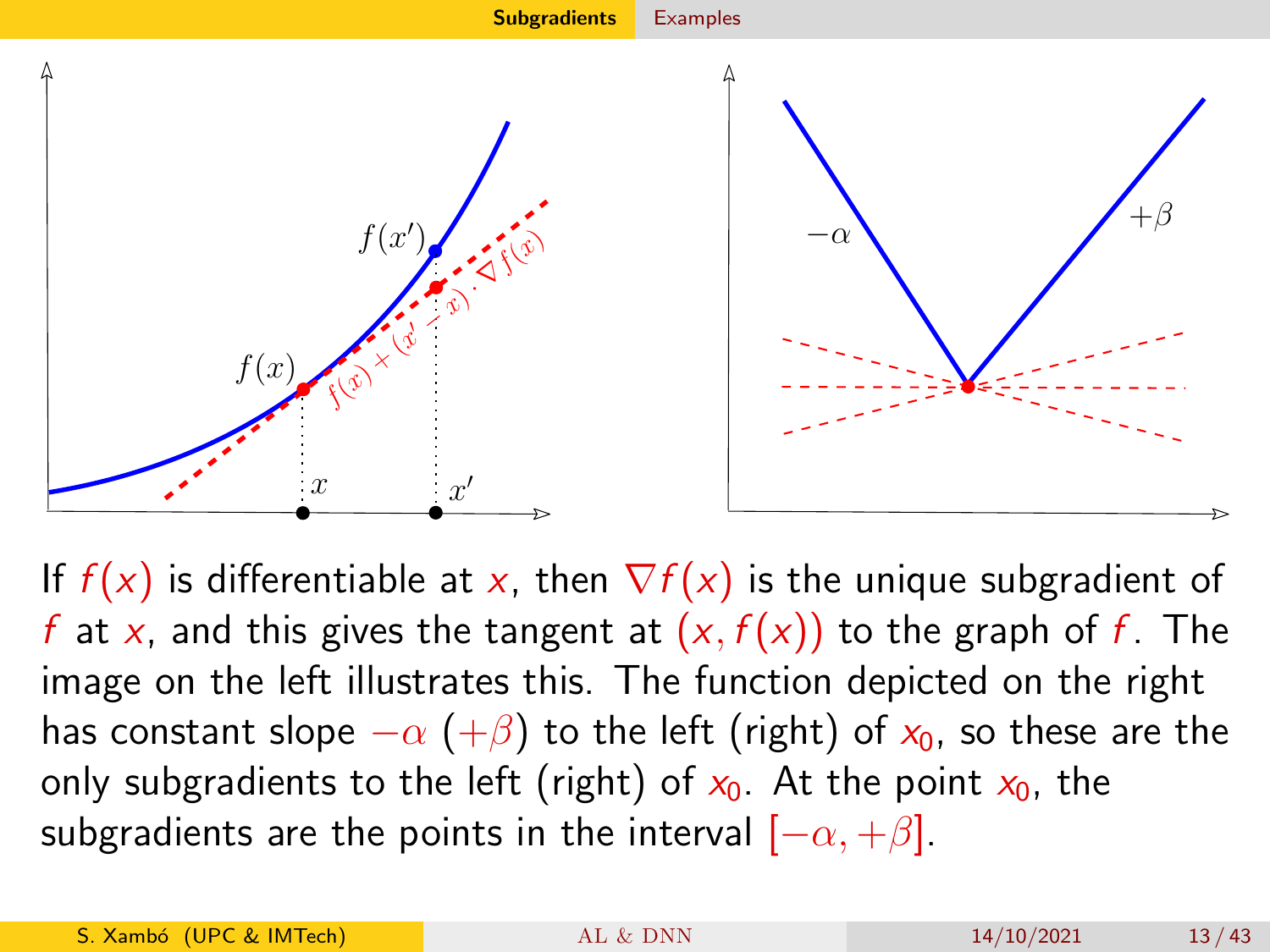Example. Let  $f_i(x)$ ,  $j \in [m]$ , be convex differentiable functions defined on a convex set  $\mathcal{X}$ .

Set  $f(x) = \max_j f_j(x)$ .

If for a given  $x \in \mathcal{X}$  we have  $f(x) = f_k(x)$ ,  $k \in [m]$ , then  $\nabla f_k(x) \in \partial f(x)$ .

Note that the function  $f(x)$  is convex: if  $x, x' \in \mathcal{X}$ , and  $\lambda \in (0,1)$ , for any  $j \in [m]$  we have

 $f_j(\lambda x + (1 - \lambda)x') \leq \lambda f_j(x) + (1 - \lambda)f_j(x') \leq \lambda f(x) + (1 - \lambda)f(x'),$ and hence  $f(\lambda x + (1 - \lambda)x') \leq \lambda f(x) + (1 - \lambda)f(x')$ .

Now we have:  $f_k(x') \geqslant f_k(x) + (x'-x) \cdot \nabla f_k(x)$ , as  $f_k$  is convex.

Since  $f(x') \geqslant f_k(x')$  and  $f_k(x) = f(x) \Rightarrow$ 

 $f(x') \geqslant f(x) + (x'-x) \cdot \nabla f_k(x).$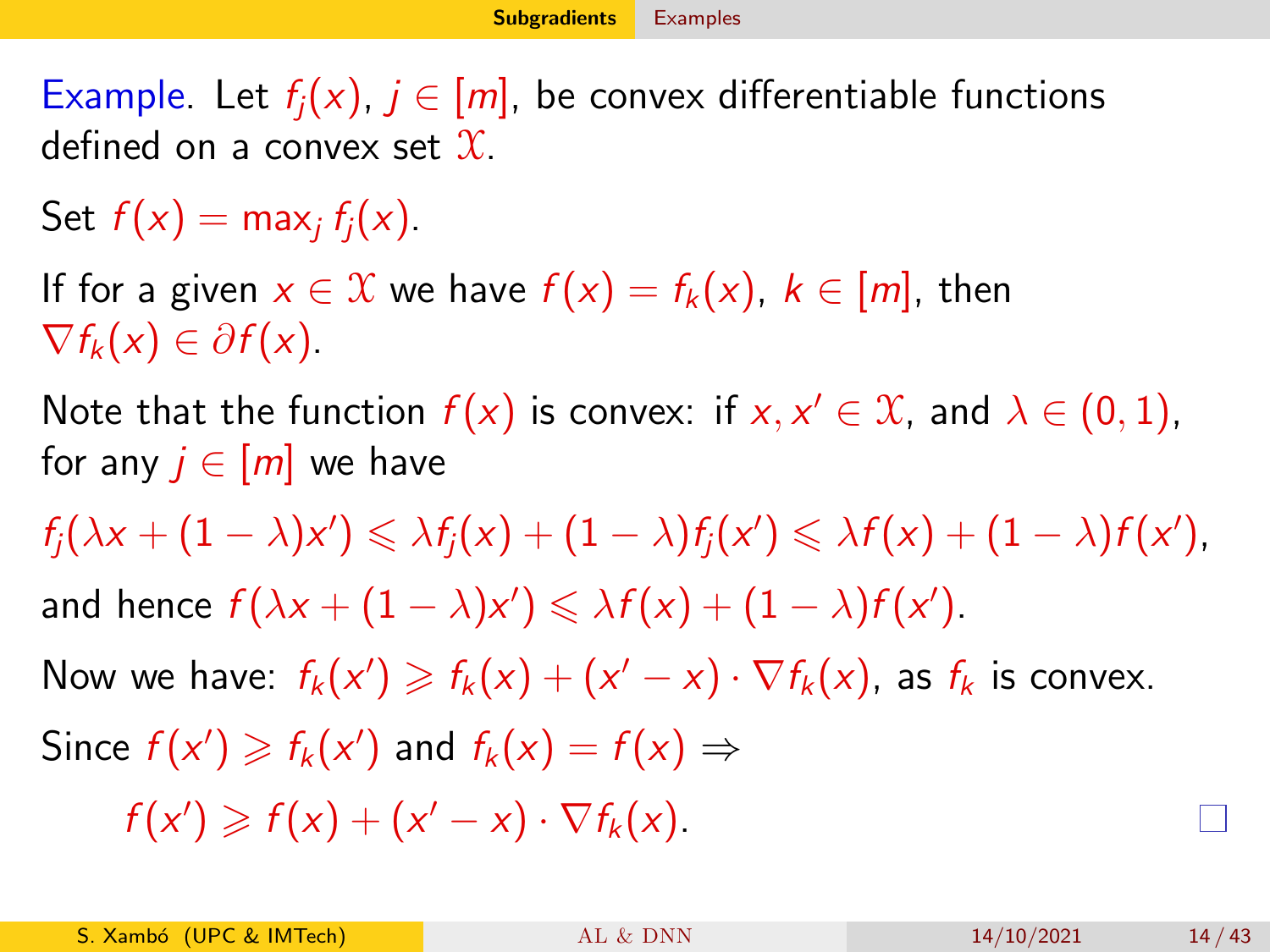A special case of the previous example is the *hinge loss* 

 $f(x) = \max(0, 1 - y(x \cdot \xi))$ 

at a data point  $\xi$  with label  $y \in {\pm 1}$ . If  $1 - y(x \cdot \xi) < 0$ , then 0 is a subgradient. Otherwise, it is  $\nabla_{x}(1 - y(x \cdot \xi)) = -y\xi$ .

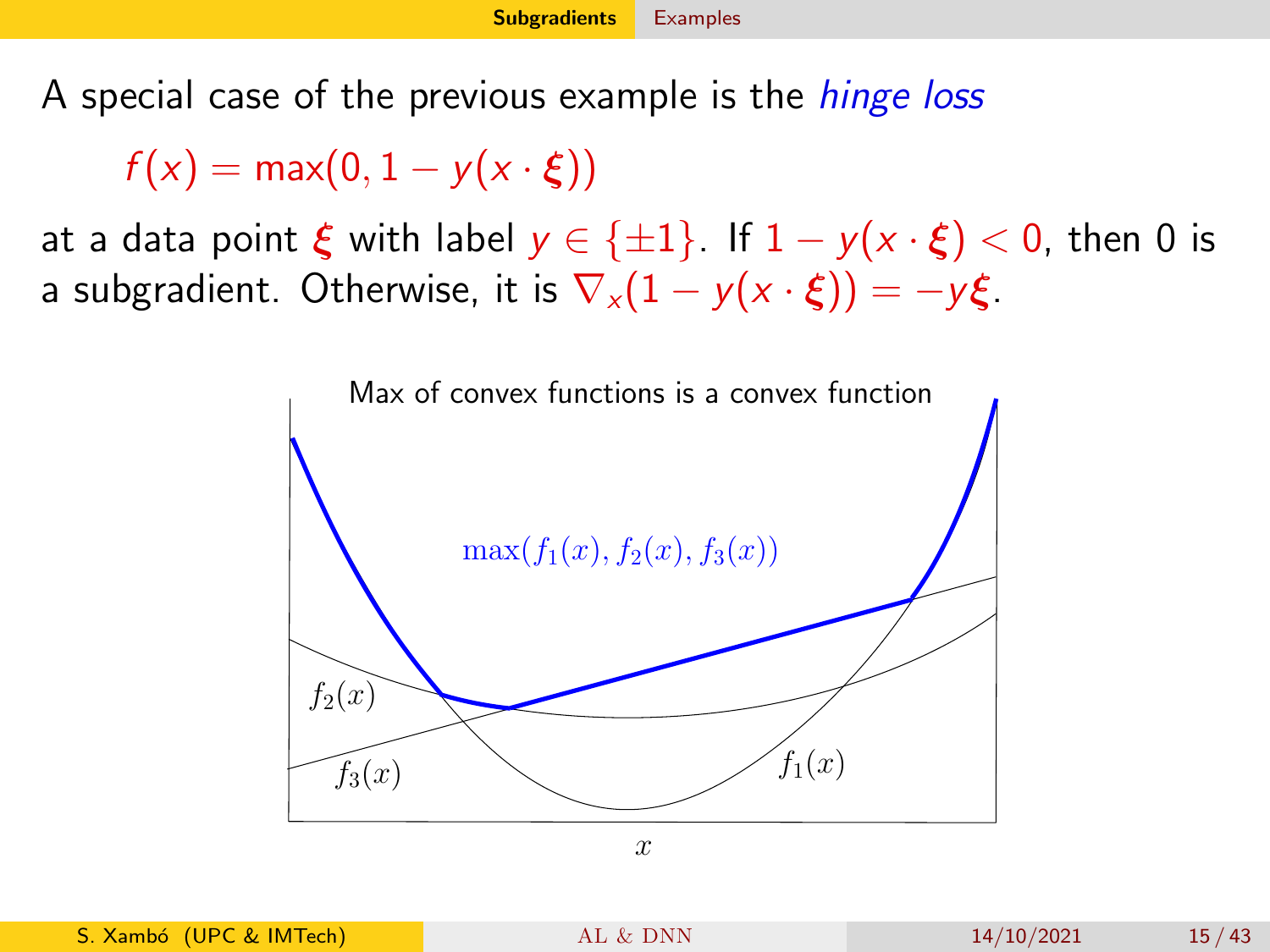<span id="page-15-1"></span><span id="page-15-0"></span>Lemma. Let X be *open* and *convex* and let  $f : X \rightarrow \mathbf{R}$  be *convex*. Then f is  $\rho$ -Lipschitz over  $\mathcal X$  if and only if  $||s|| \leq \rho$  for any  $x \in \mathcal X$  and any  $s \in \partial f(x)$ .

Proof. ( $\Leftarrow$ ) Assume that for all  $x \in \mathcal{X}$  and  $s \in \partial f(x)$  we have  $||s|| \leq \rho$ . Then, for any  $x' \in \mathfrak{X}$ ,  $f(x) - f(x') \leqslant s \cdot (x - x')$ , by definition of subgradient, and

 $s \cdot (x - x') \leqslant \|s\| \|x - x'\| \leqslant \rho \|x - x'\|$  (by Cauchy-Schwartz). So  $f(x) - f(x') \leq \rho \|x - x'\|$ . Analogously, with  $s' \in \partial f(x')$ ,  $f(x') - f(x) \leqslant s' \cdot (x' - x) \leqslant \|s'\| \|x' - x\| \leqslant \rho \|x' - x\|.$ In sum,  $|f(x') - f(x)| \leq \rho \|x' - x\|$  and f is  $\rho$ -Lipschitz.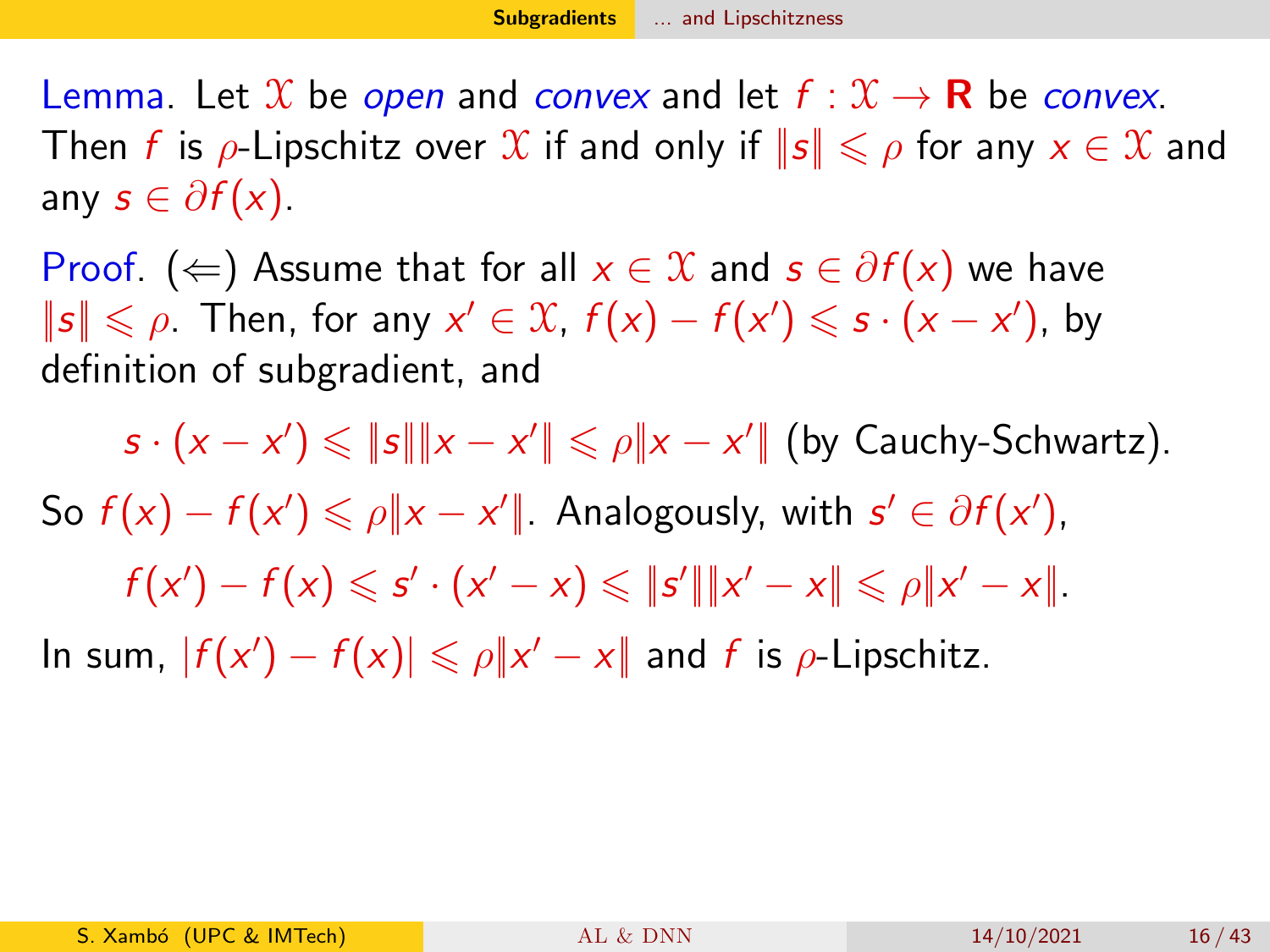$(\Rightarrow)$  Assume f is  $\rho$ -Lipschitz and pick  $x \in \mathcal{X}$  and  $s \in \partial f(x)$ .

Since X is open, there exists  $\epsilon > 0$  such that

 $x' = x + \epsilon s / \|s\| \in \mathfrak{X}.$ 

**Therefore** 

$$
(x'-x)\cdot s=\epsilon\|s\| \text{ and } \|x'-x\|=\epsilon.
$$

By the definition of subgradient,

$$
f(x') - f(x) \geqslant s \cdot (x' - x) = \epsilon \|s\|.
$$

On the other hand, by  $\rho$ -Lipschitzness,

$$
\rho \epsilon = \rho \|x' - x\| \geqslant f(x') - f(x).
$$

So

$$
\epsilon \|s\| \leqslant f(x')-f(x)\leqslant \rho\epsilon,
$$

and hence  $||s|| \leq \rho$ .

S. Xambó (UPC & IMTech) [AL & DNN](#page-0-0) 14/10/2021 17/43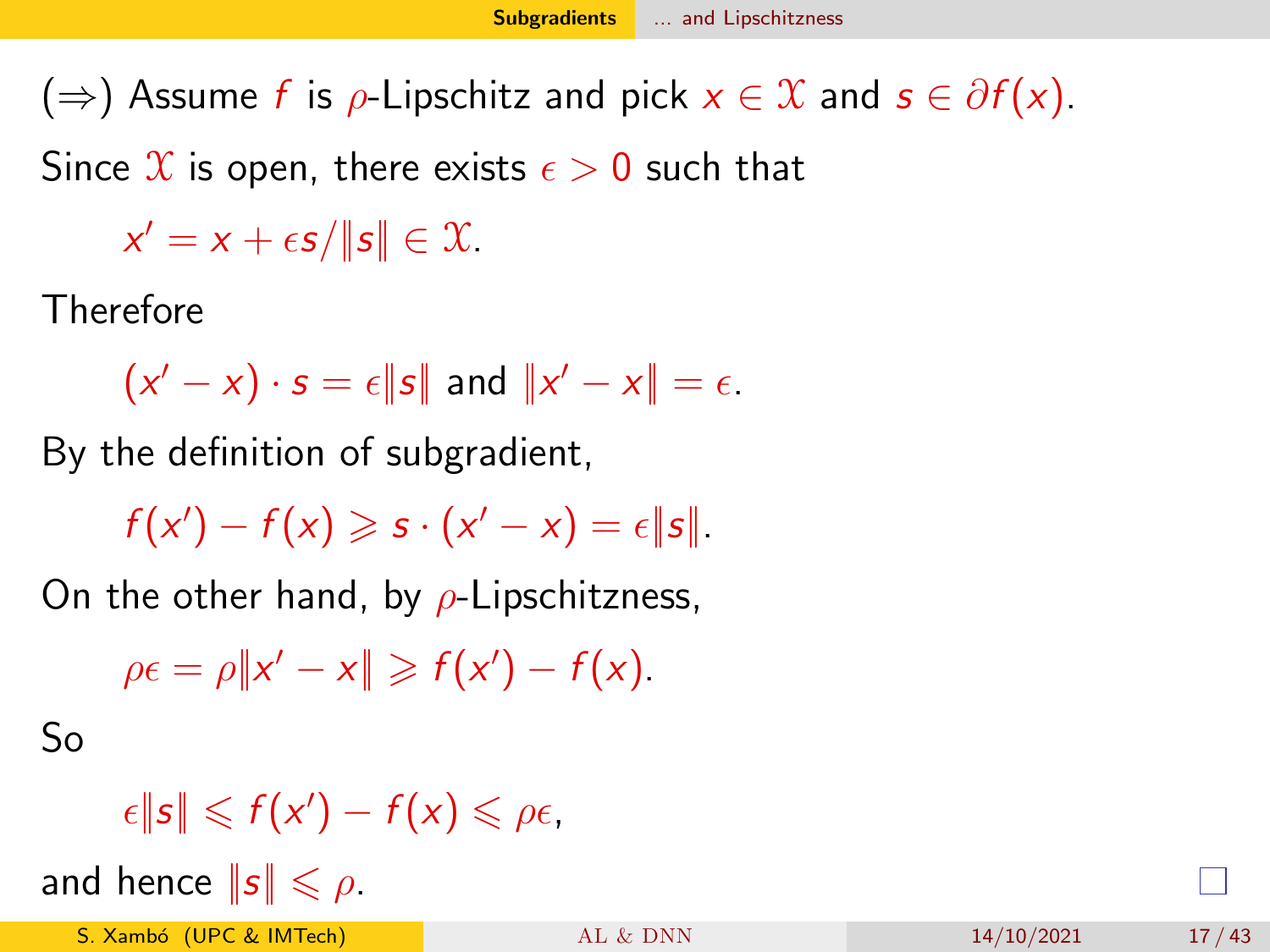<span id="page-17-0"></span>Corollary. If f is differentiable and  $\rho$ -Lipschitz, then  $\|\nabla f(x)\| \leqslant \rho$  for all  $x$ .

Proof. Its a direct consequence of the lemma on page [16](#page-15-1) and the fact that the gradient  $\nabla f(x)$  is a subgradient.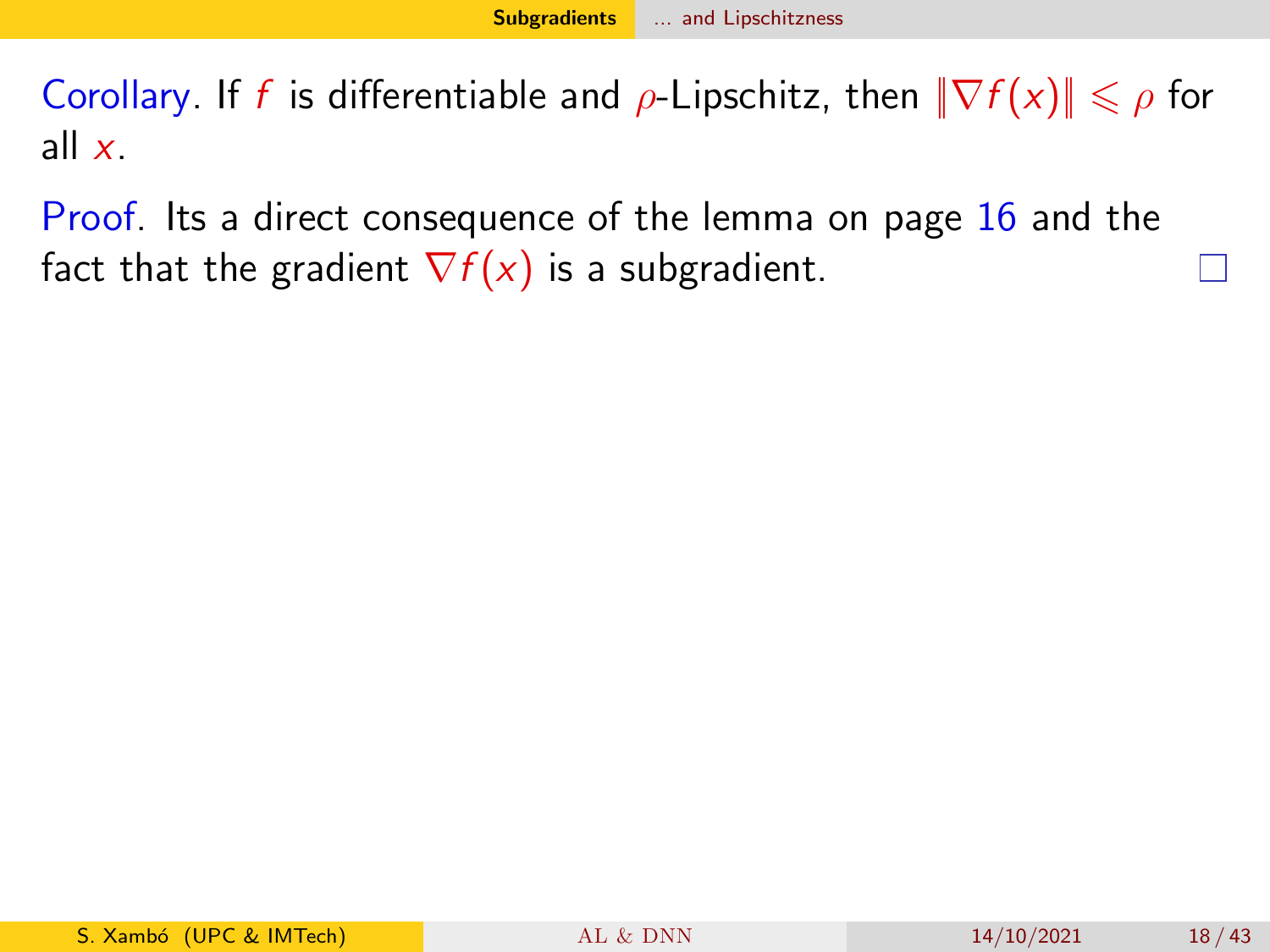# Gradient descent (GD)

Basic algorithms Convergence results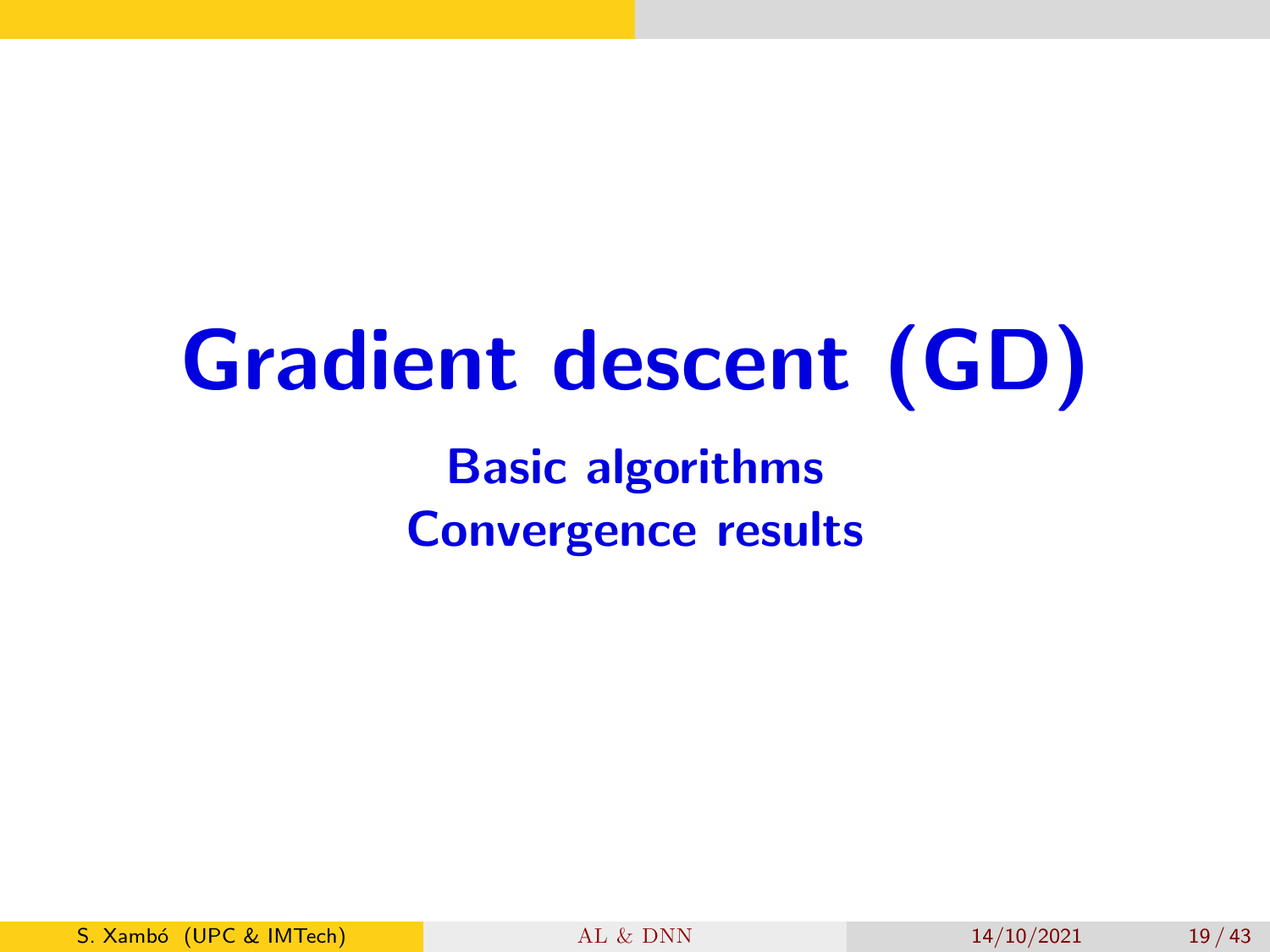#### <span id="page-19-0"></span>Inputs

 $f: \mathbf{R}^n \to \mathbf{R}, \, \eta \in \mathbf{R}_{++}$  (learning rate),  $x^0 \in \mathbf{R}^n$  (starting point), r (number of steps)

Procedure

Do r times:

$$
x^k = x^{k-1} - \eta \nabla f(x^{k-1})
$$

Naif output:  $x^r$ .

**Smart output**:  $\hat{x} = \frac{1}{b}$  $\frac{1}{r}\sum_{k\in[r]}x^k$ .

Example (cf. [\[3,](#page-39-2) Fig. 14.1]).  $f(x, y) = 1.25(x + 6)^2 + (y - 8)^2$ ,  $\nabla_{x,y} f = (2.5(x+6), 2(y-8)).$ With  $\eta=0.1$ ,  $x^0=(-7,10)$ , and  $r=15$ , the sequence  $x^0, x^1, \cdots, x^r$  is depicted in the image on next page.

The blue lines represent level sets of  $f(x, y)$ .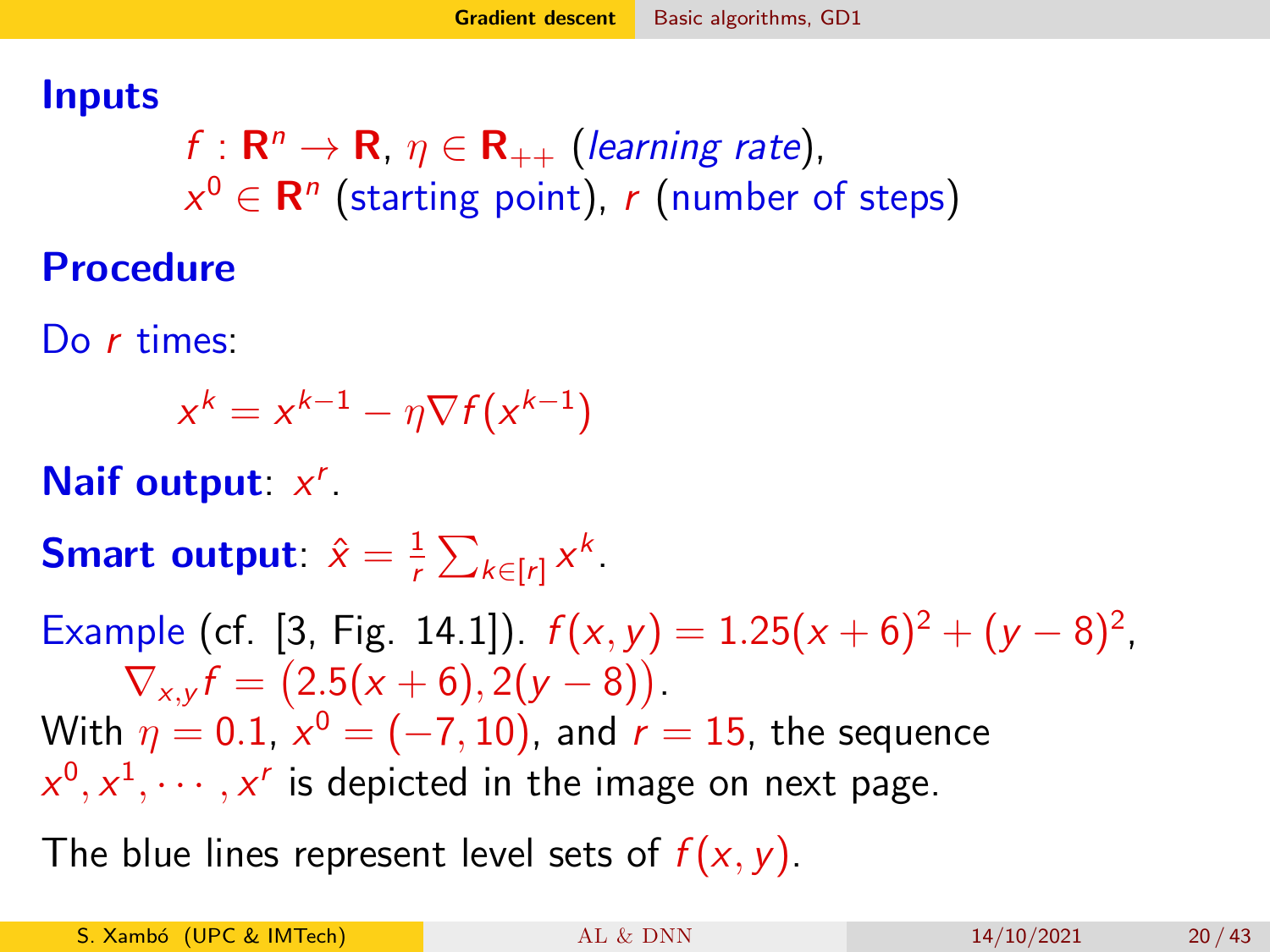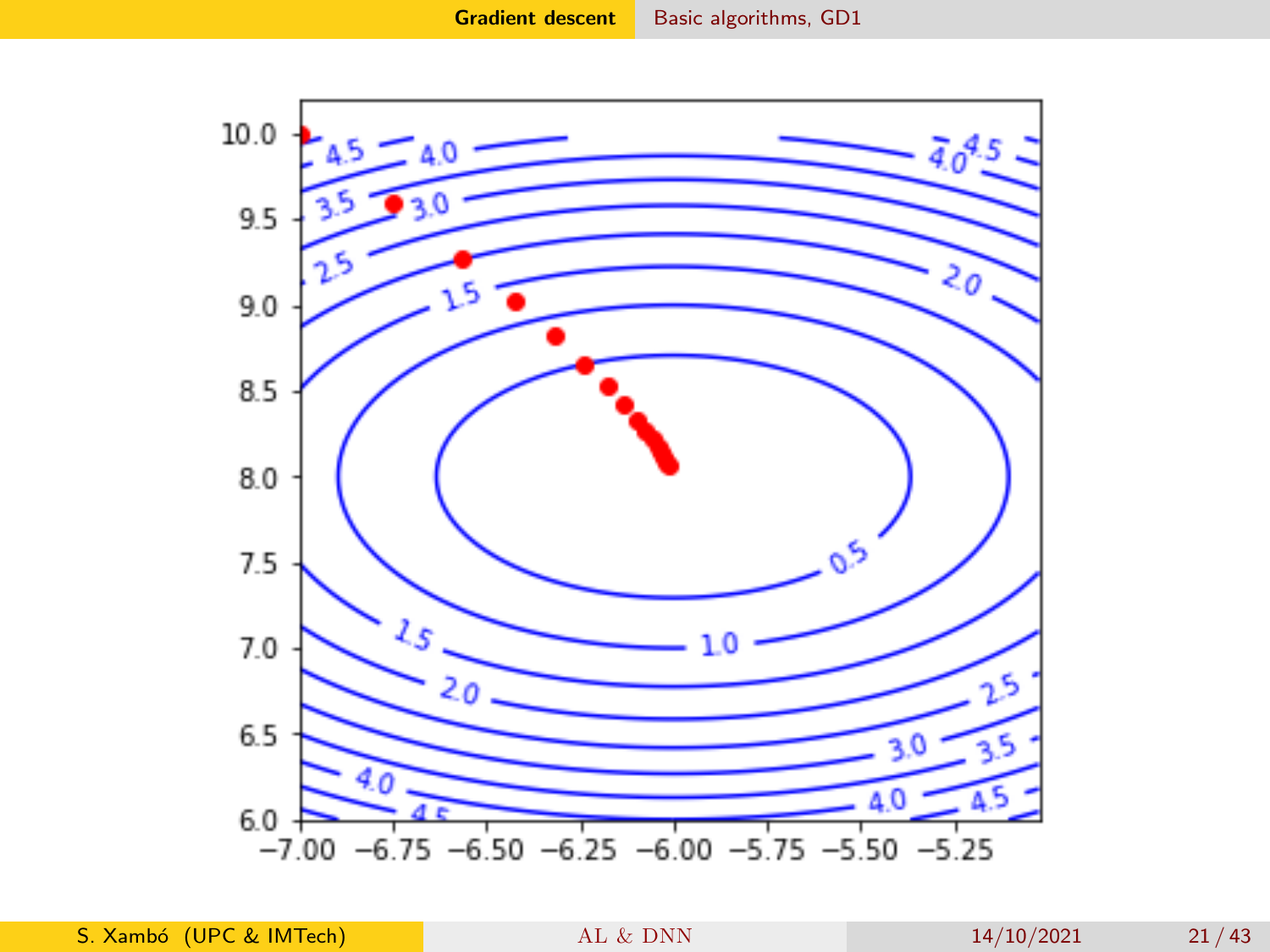```
eta = 0.1def f(x, y): return 1.25*(x + 6)**2 + (y-8)**2
def Gf(x, y): return [2.5*(x+6), 2*(y-8)]a = -7; b = 10A = [a]; B = [b]N = 15for in range (1, N+1):
    qa, qb = Gf(a, b)a, b = (a - eta * qa, b - eta * qb)A \leftarrow [a]; B \leftarrow [b]plt.plot(A, B, 'o', color='r')
```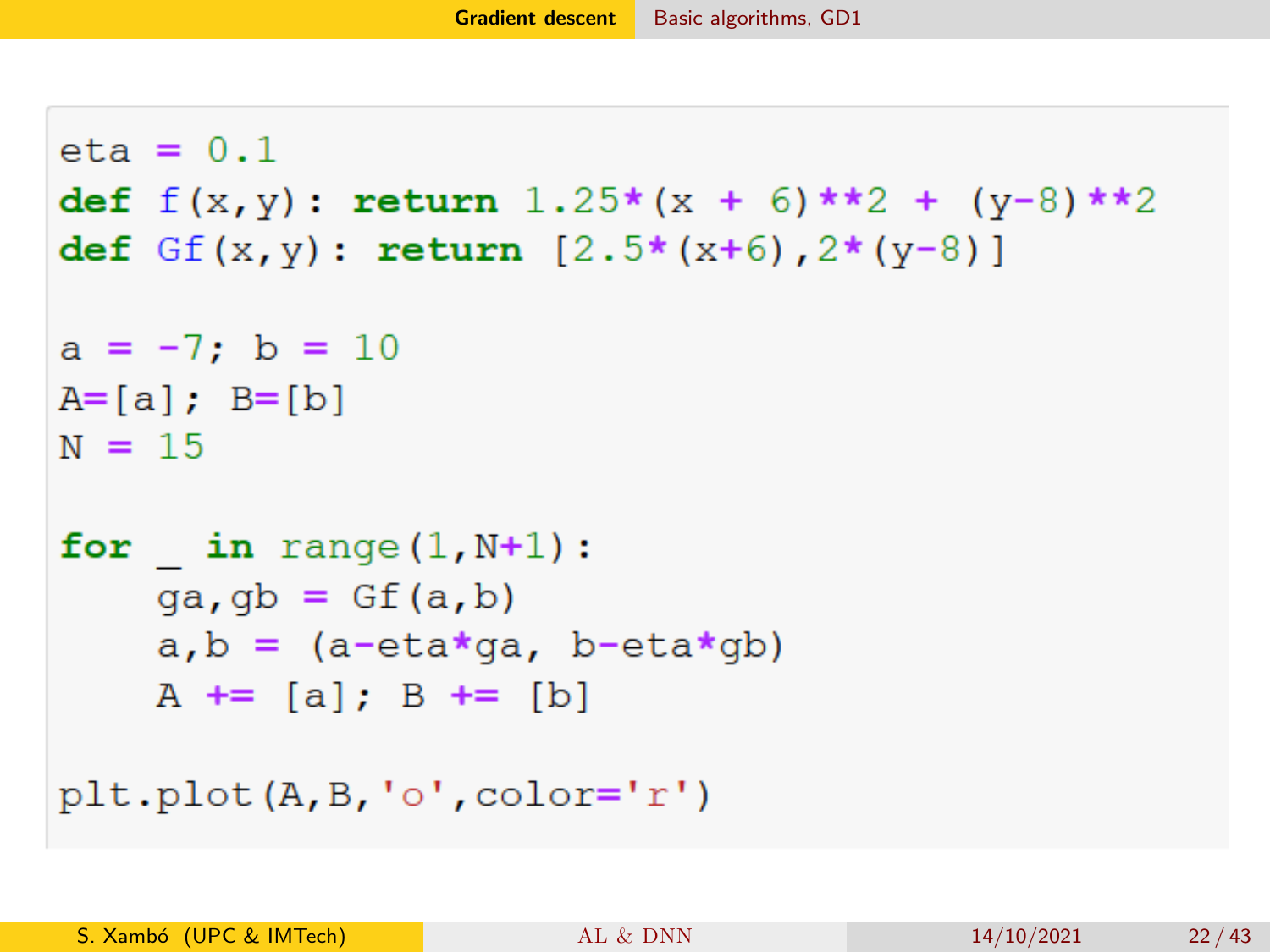- <span id="page-22-0"></span>1. Input: Initial value  $x=x^0$
- 2. while not converged:
- 3.  $x = x \eta \nabla f(x)$
- 4. convergence check
- 5.  $\vert \textbf{update} \eta \vert$
- 6. return  $x$ .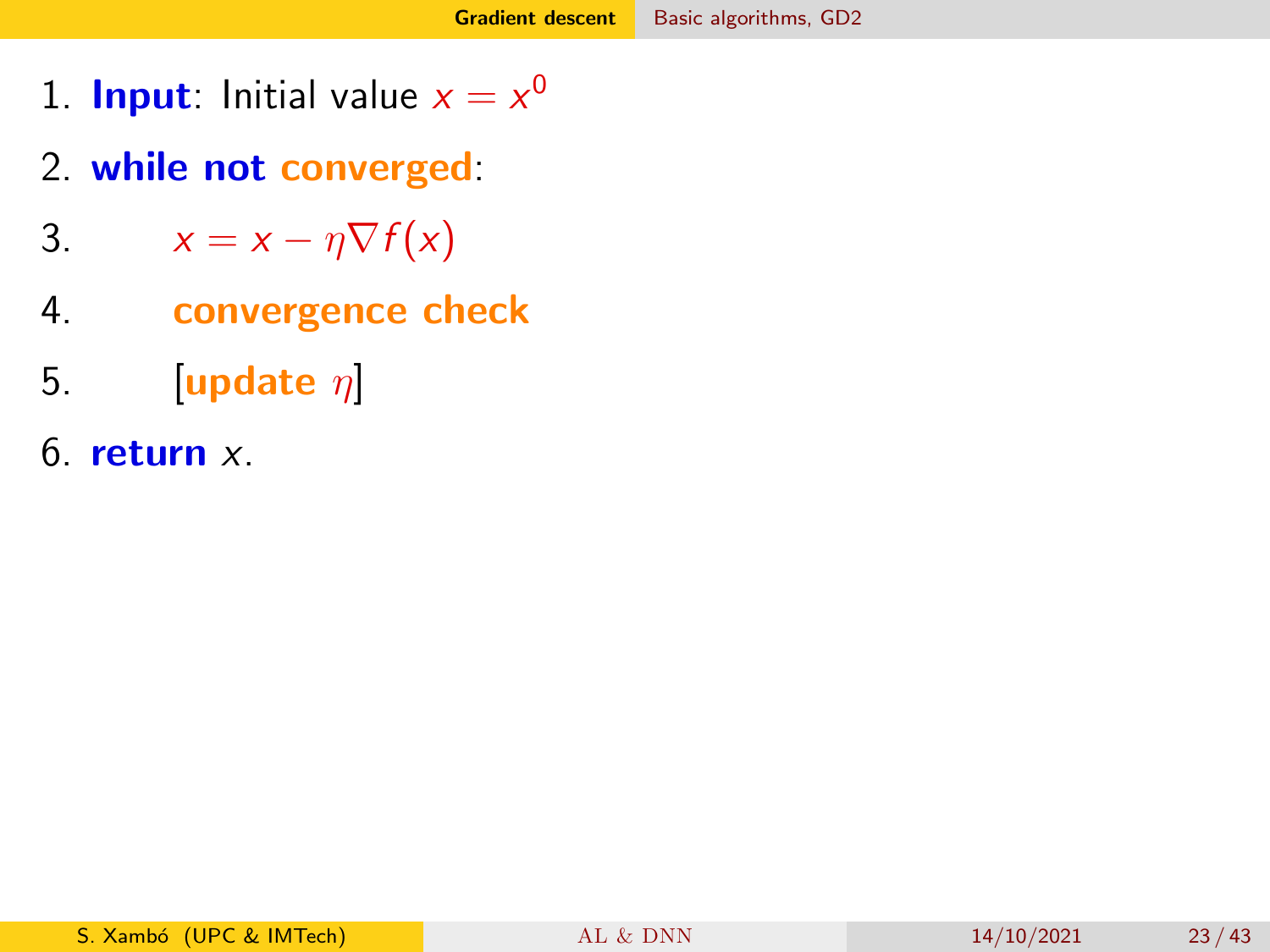#### <span id="page-23-1"></span><span id="page-23-0"></span>Lemma

(a) Fix a positive integer r, a positive real number  $\eta$ , a vector  $\bar{x}\in\mathbf{R}^n$ , and a sequence  $\mathsf{v}^1,\ldots,\mathsf{v}^r\in\mathbf{R}^n$ . Let  $\mathsf{x}^1=0$  and define

 $x^{k+1} = x^k - \eta v^k$  for  $k \in [r]$ .

Then we have the inequality

$$
\sum_{k \in [r]} \langle x^k - \bar{x}, v^k \rangle \leq \frac{1}{2\eta} \|\bar{x}\|^2 + \frac{\eta}{2} \sum_{k \in [r]} \|v^k\|^2.
$$
\n(b) Fix  $B, \rho \in \mathbf{R}_{++}$  such that  $\|v^k\| \leq \rho$  and  $\|\bar{x}\| \leq B$ . Let  $\eta = B/\rho\sqrt{r}$ . Then

\n
$$
\frac{1}{r} \sum_{k \in [r]} \langle x^k - \bar{x}, v^k \rangle \leq B\rho/\sqrt{r}.
$$

 $(1)$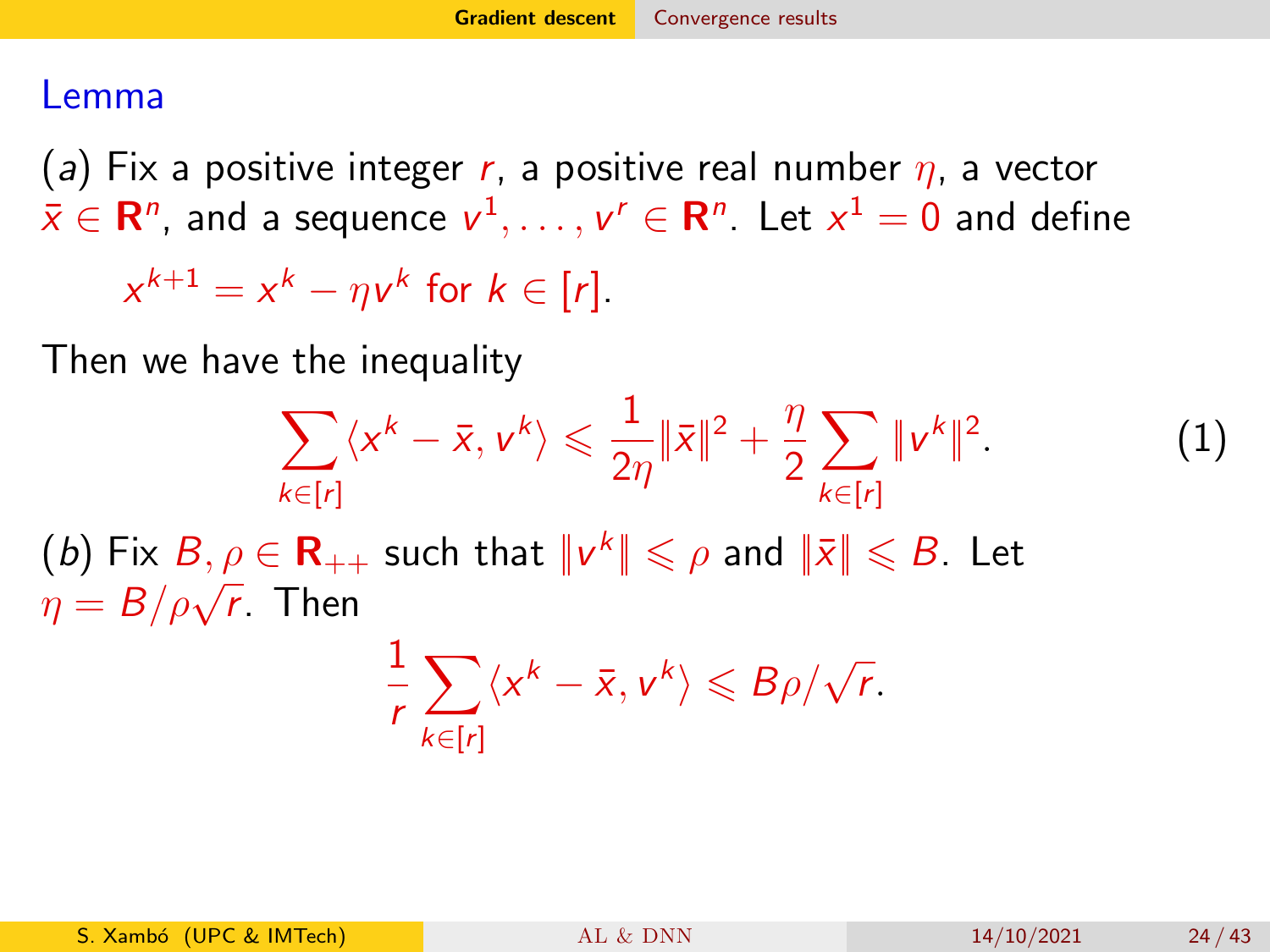Proof. Using the identity  $x \cdot x' = \frac{1}{2}$  $\frac{1}{2}(-\|x-x'\|^2+\|x\|+\|x'\|^2)$  $(x, x' \in \mathbf{R}^n)$ , we have:

$$
\langle x^{k} - \bar{x}, v^{k} \rangle = \frac{1}{\eta} \langle x^{k} - \bar{x}, \eta v^{k} \rangle
$$
  
\n
$$
= \frac{1}{2\eta} \left( -\|x^{k} - \bar{x} - \eta v^{k}\|^{2} + \|x^{k} - \bar{x}\|^{2} + \eta^{2} \|v^{k}\|^{2} \right)
$$
  
\n
$$
= \frac{1}{2\eta} \left( -\|x^{k+1} - \bar{x}\|^{2} + \|x^{k} - \bar{x}\|^{2} \right) + \frac{\eta}{2} \|v^{k}\|^{2}.
$$
  
\nAdding up for  $k \in [r]$ , we get (using the  $x^{1} = 0$ )  
\n
$$
\sum_{k \in [r]} \langle x^{k} - \bar{x}, v^{k} \rangle = \frac{1}{2\eta} \left( -\|x^{r+1} - \bar{x}\|^{2} + \|\bar{x}\|^{2} \right) + \frac{\eta}{2} \sum_{k \in [r]} \|v^{k}\|^{2}
$$
  
\n
$$
\leq \frac{1}{2\eta} \|\bar{x}\|^{2} + \frac{\eta}{2} \sum_{k \in [r]} \|v^{k}\|^{2},
$$

which establishes the inequality  $(a)$ .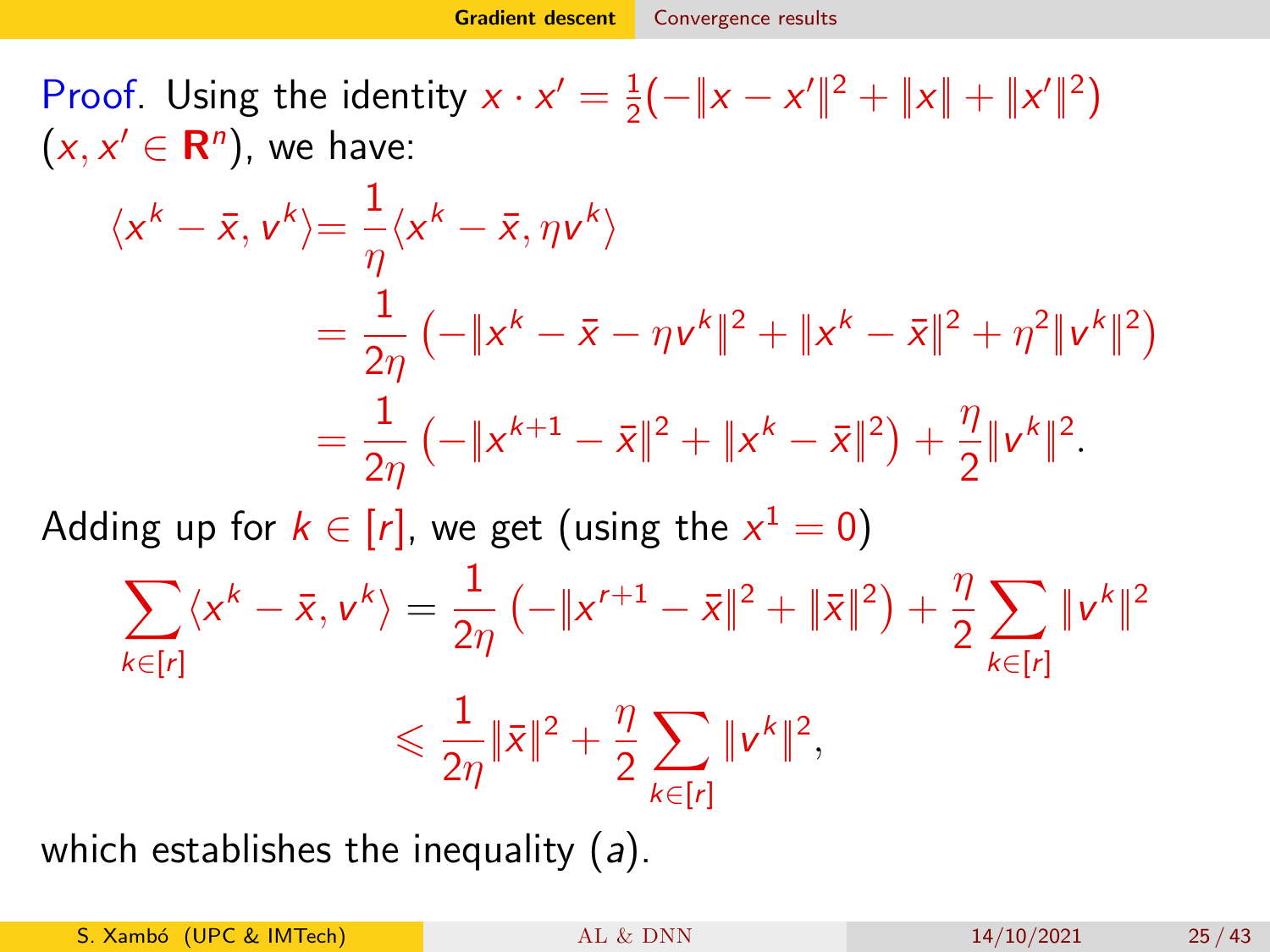To end the proof, it is enough to use the bounds  $\|\bar{x}\| \leqslant B$  and Fo end the proof, it is enough to use the bounds  $\|v\|^2$ 

 $\sum_{k\in[r]}\langle x^k-\bar{x},v^k\rangle\leqslant B\rho\sqrt{2}$ r,

and the claim follows on dividing by  $r$ .

Remark. In next slide we use *Jensen's inequality*:

If  $f: \mathfrak{X} \to \mathbf{R}$  is convex, then

 $f(\lambda_1x^1 + \cdots + \lambda_kx^k) \leq \lambda_1f(x^1) + \cdots + \lambda_kf(x^k)$ for any  $x^1,\cdots,x^k\in\mathfrak X$  and any  $\lambda_1,\cdots,\lambda_k\in\mathbf{R}_+$  such that  $\lambda_1 + \cdots + \lambda_k = 1.$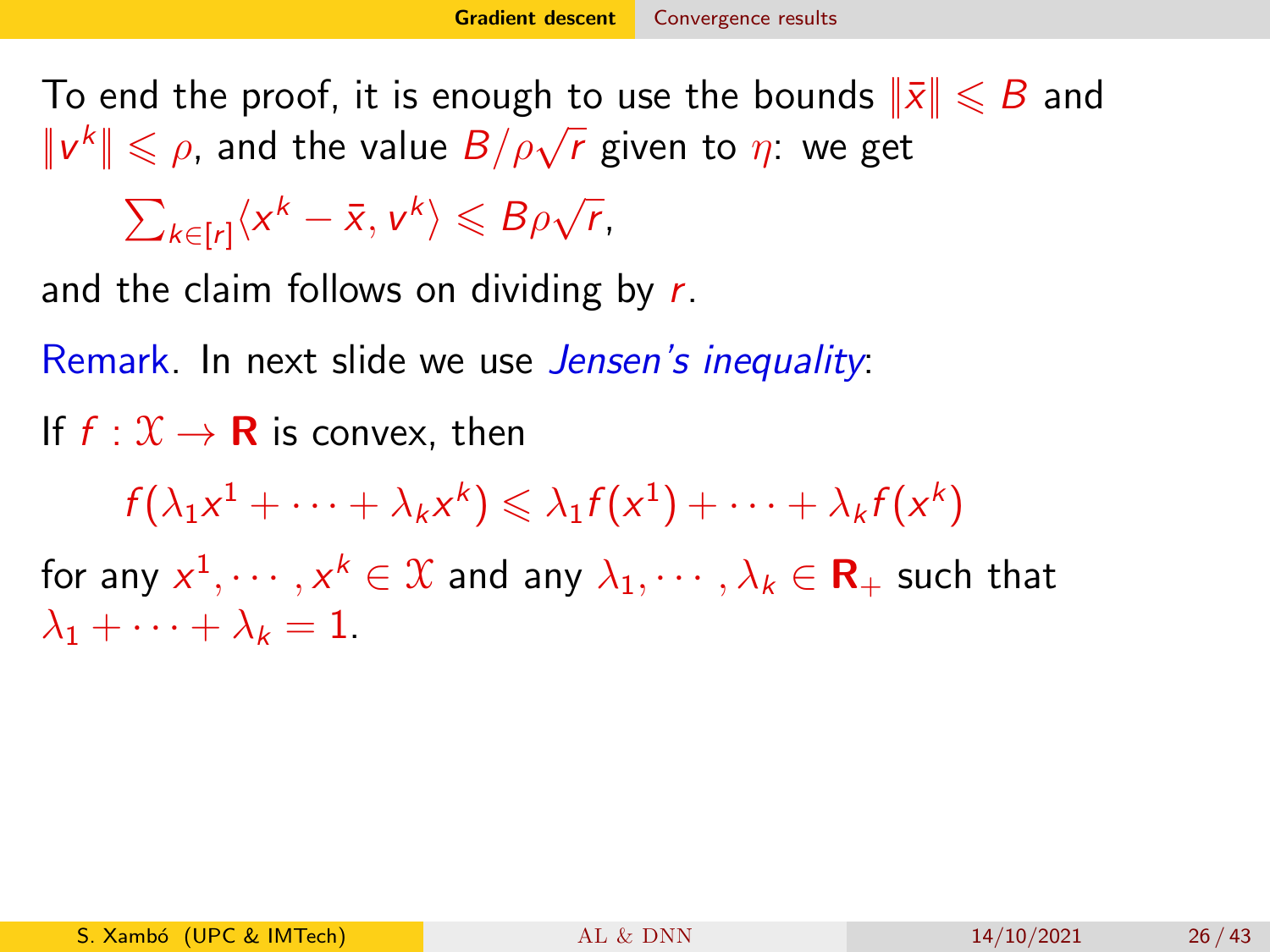Proof. The statement is trivial for  $k = 1$ , or if  $\lambda_1 = 1$ . So we may assume that  $k \geqslant 2$  and  $\lambda_1 \neq 1$ . Let

$$
x' = (\lambda_2 x^2 + \cdots + \lambda_k x^k)/(1 - \lambda_1).
$$

Since  $(\lambda_2+\cdots+\lambda_k)/(1-\lambda_1)=1,~\text{$\varkappa$}'\in\mathfrak X$  and hence

$$
f(\lambda_1x^1+(1-\lambda_1)x')\leqslant \lambda_1f(x^1)+(1-\lambda_1)f(x').
$$

By induction,

$$
f(x') \leq \frac{\lambda_2}{1-\lambda_1} f(x^2) + \cdots + \frac{\lambda_k}{1-\lambda_k} f(x^k),
$$

and the proof follows immeditely, as

 $(1 - \lambda_1) f(x') \leq \lambda_2 f(x^2) + \cdots + \lambda_k f(x^k).$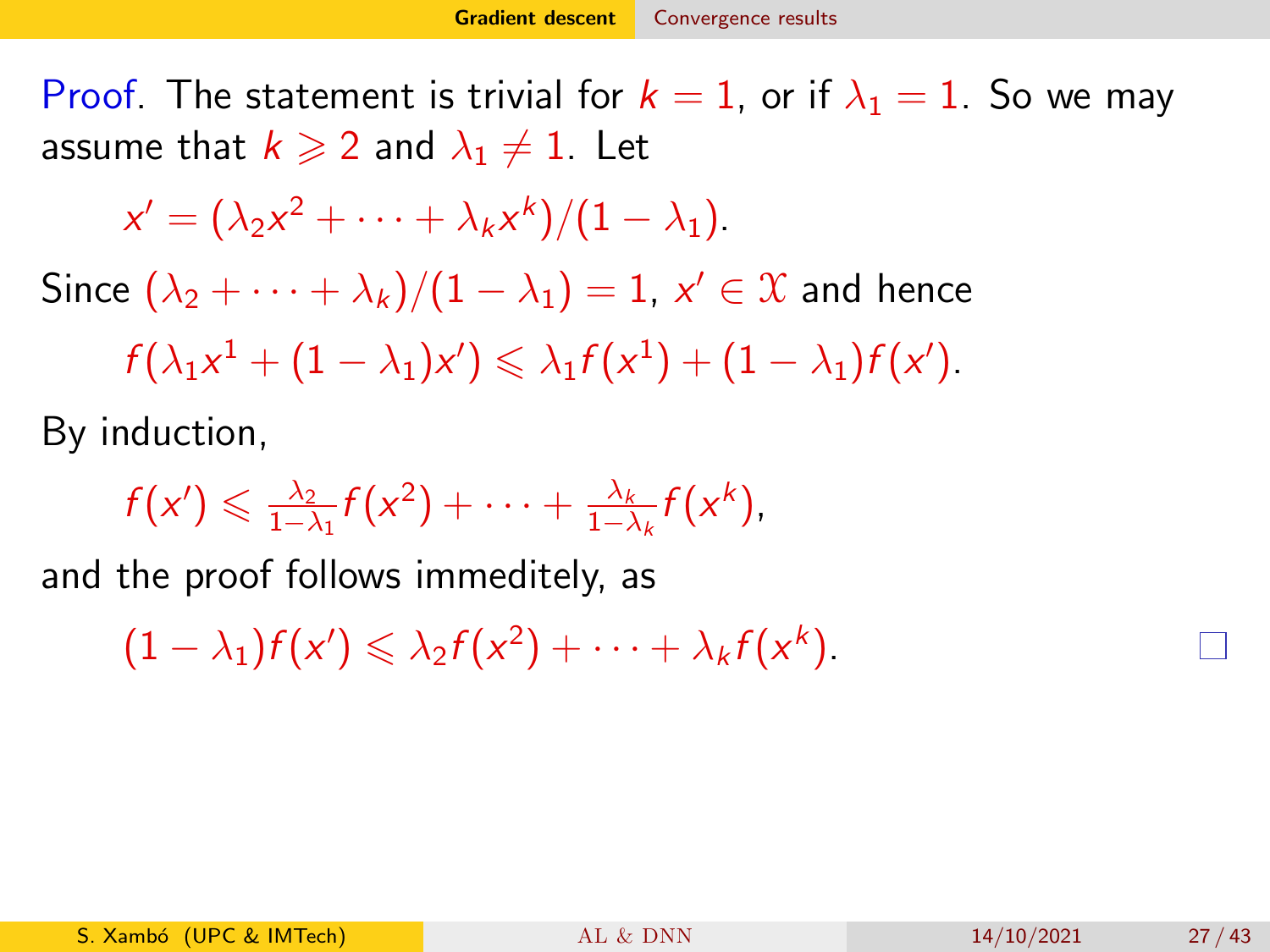Theorem. Let f be a convex  $\rho$ -Lipschitz function, and  $\bar{x} = \mathop{\rm argmin}_{x: \|x\| \leqslant B} f(x).$  If we run the algorithm <code>GD1</code> on  $f$  for  $r$  steps with  $\eta = B/\rho\sqrt{r}$ , then the output vector  $\hat{x}$  satisfies  $f(\hat{x}) - f(\bar{x}) \leq B\rho/\sqrt{r}.$ 

Thus, for every  $\epsilon > 0$ , the inequality  $f(\hat{x}) - f(\bar{x}) \leq \epsilon$  is achieved as soon as  $r \geqslant B^2 \rho^2/\epsilon^2$ .

Proof. We have:

$$
f(\hat{x}) - f(\bar{x}) = f\left(\frac{1}{r}\sum_{k \in [r]} x^k\right) - f(\bar{x}) \quad \text{(definition of } \hat{x})
$$
\n
$$
\leq \frac{1}{r} \left(\sum_{k \in [r]} f(x^k)\right) - f(\bar{x}) \quad \text{(Jensen's inequality)}
$$
\n
$$
= \frac{1}{r}\sum_{k \in [r]} (f(x^k) - f(\bar{x}))
$$
\n
$$
(*) \leq \frac{1}{r}\sum_{k \in [r]} \langle x^k - \bar{x}, \nabla f(x^k) \rangle \quad \text{(f is convex)}
$$
\n
$$
\leq B\rho/\sqrt{r}.
$$

The last inequality is a consequence of  $\|\nabla f(x^k)\| \leqslant \rho$  (Lemma on page [18\)](#page-17-0) and the second part of the Lemma on page [24.](#page-23-1)<br>  $\frac{S. Xambá (UPC & IMTech) }{4L \& DM}$ S. Xambó (UPC & IMTech) [AL & DNN](#page-0-0) 14/10/2021 28 / 43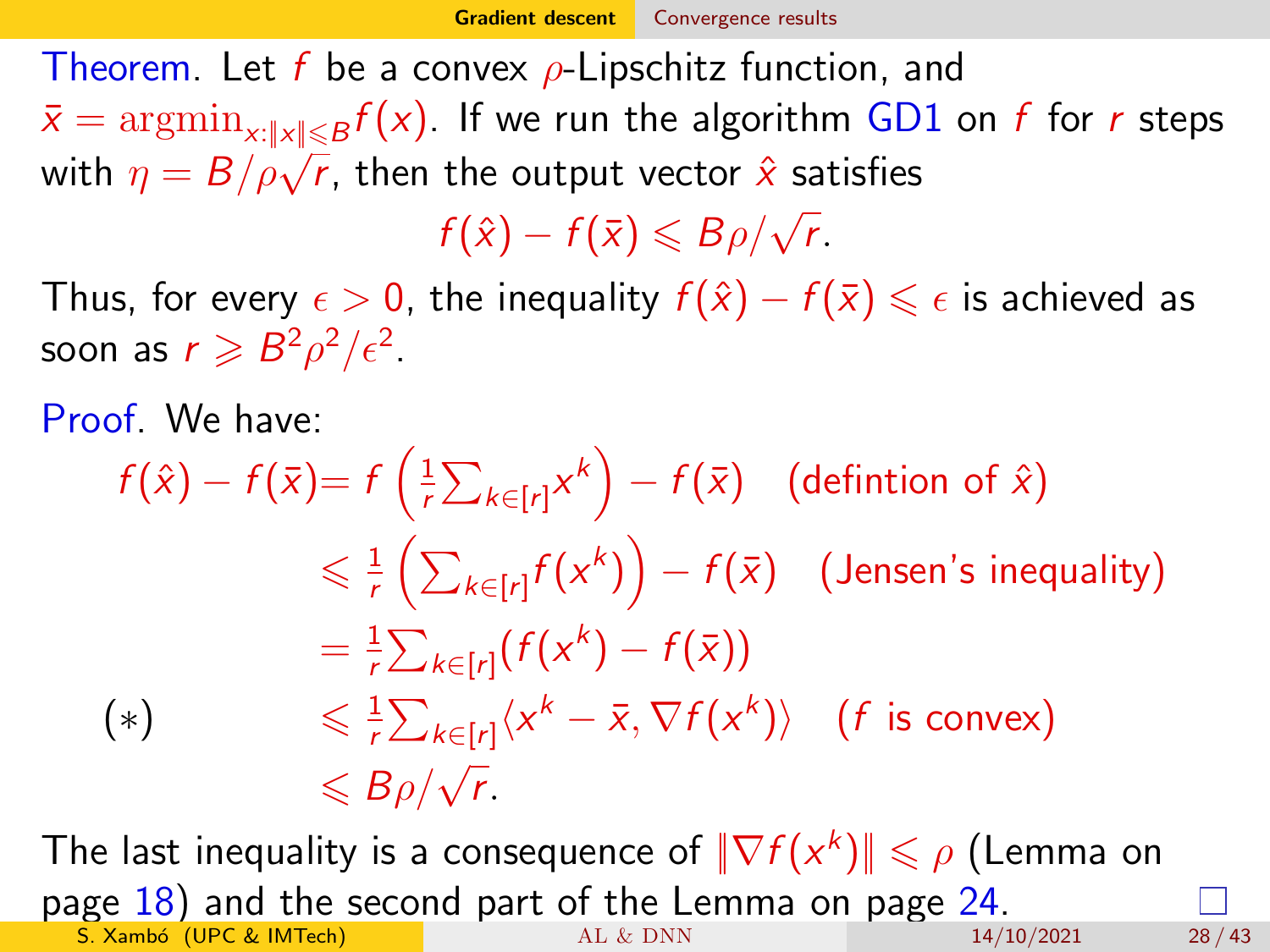<span id="page-28-0"></span>The GD procedure works for nondifferentiable functions by using a subgradient of  $f(x)$  at  $x^k$ .

The results on convergence remain the same.

The key point is that the inequality  $(*)$  on the previous slide is valid for a subgradient  $s^k$  instead of  $\nabla f(x^k)$ .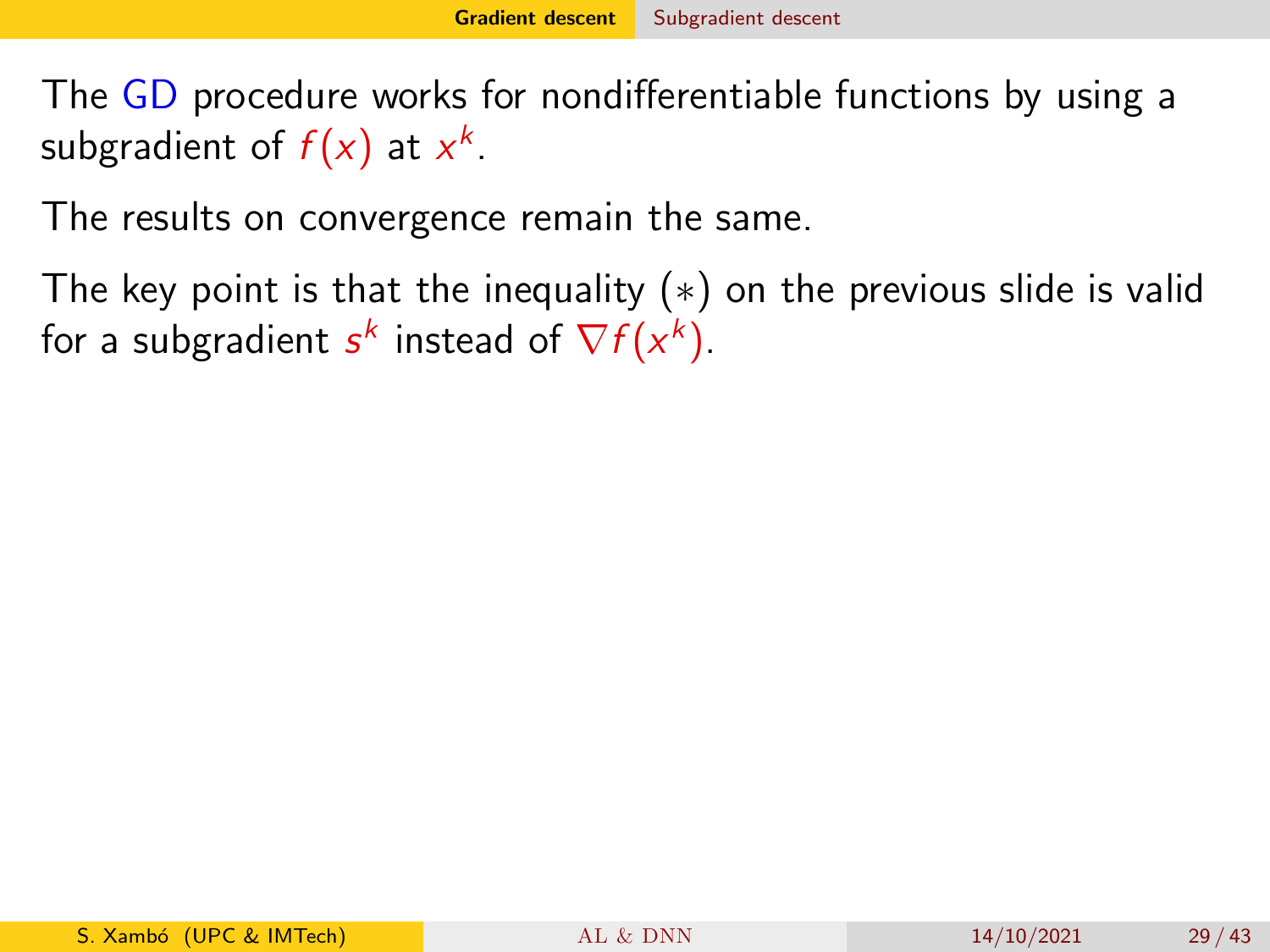- <span id="page-29-0"></span>1. Input: Initial value  $x^0 = x^1$ ,  $\eta$ ,  $\mu$
- 2.  $x = x^1$ ;  $p = x^1 x^0$
- 3. while not converged:
- 4.  $x = x \eta \nabla f(x) + \mu p$
- 5.  $p = \mu p \eta \nabla f(x)$
- 6. convergence check
- 7. **Iupdate**  $\eta$ , **[update**  $\mu$ ]
- 8. return  $x$

For comparisons of this GD3 (known as *heavy ball method* when  $\eta$ and  $\mu$  are fixed) with GD1 and GD2, as well as with the *conjugate gradient method*, see [\[7,](#page-41-0)  $\S 7.1$ ]. See also  $\S 7.2$  for a short account of the Nestorov accelerated gradient methods and §7.3 for coordinate descent methods.

S. Xambó (UPC & IMTech) [AL & DNN](#page-0-0) 14/10/2021 30 / 43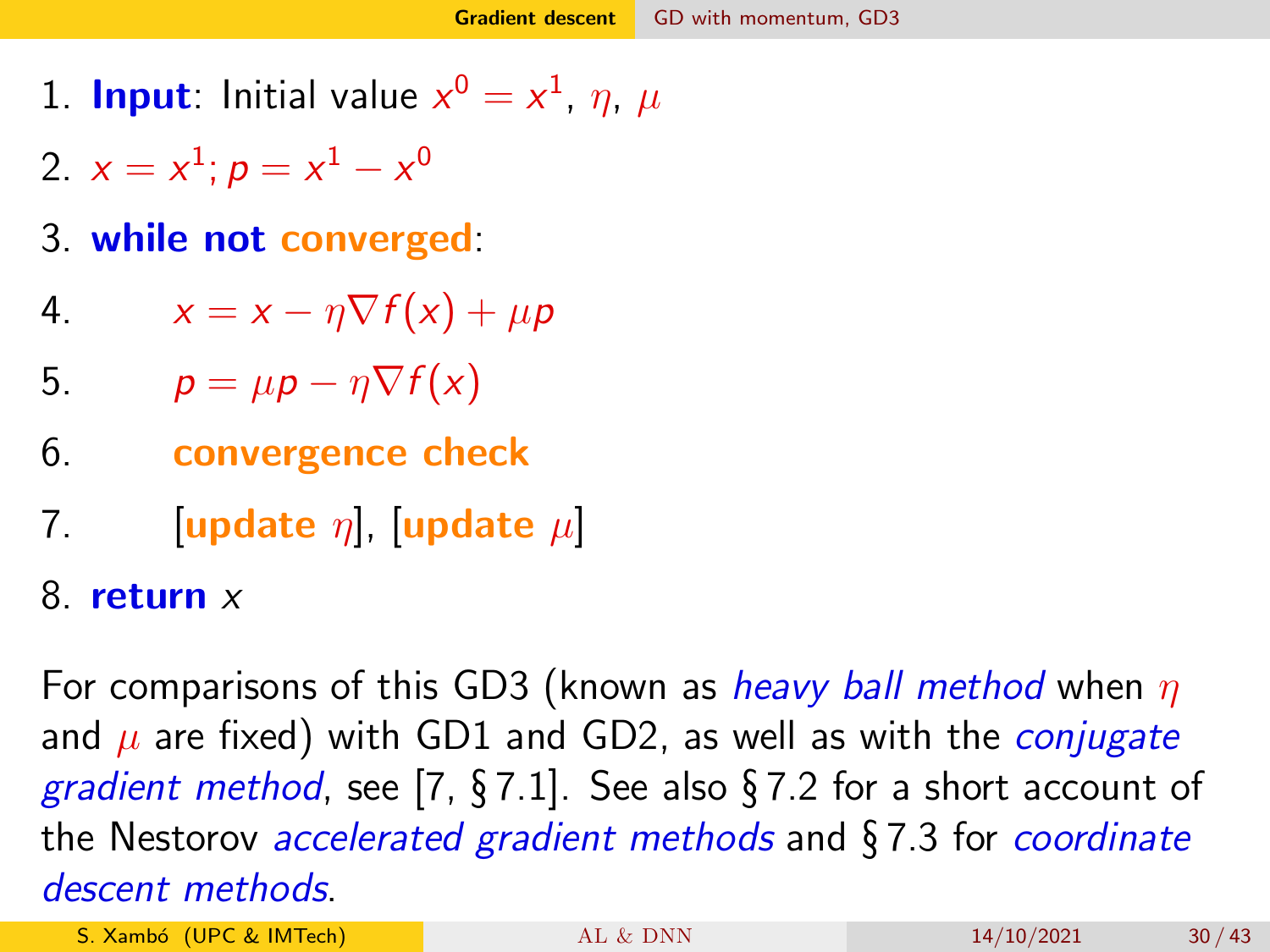## Stochastic gradient descent

Stochastic gradients Basic SGD algorithms Convergence results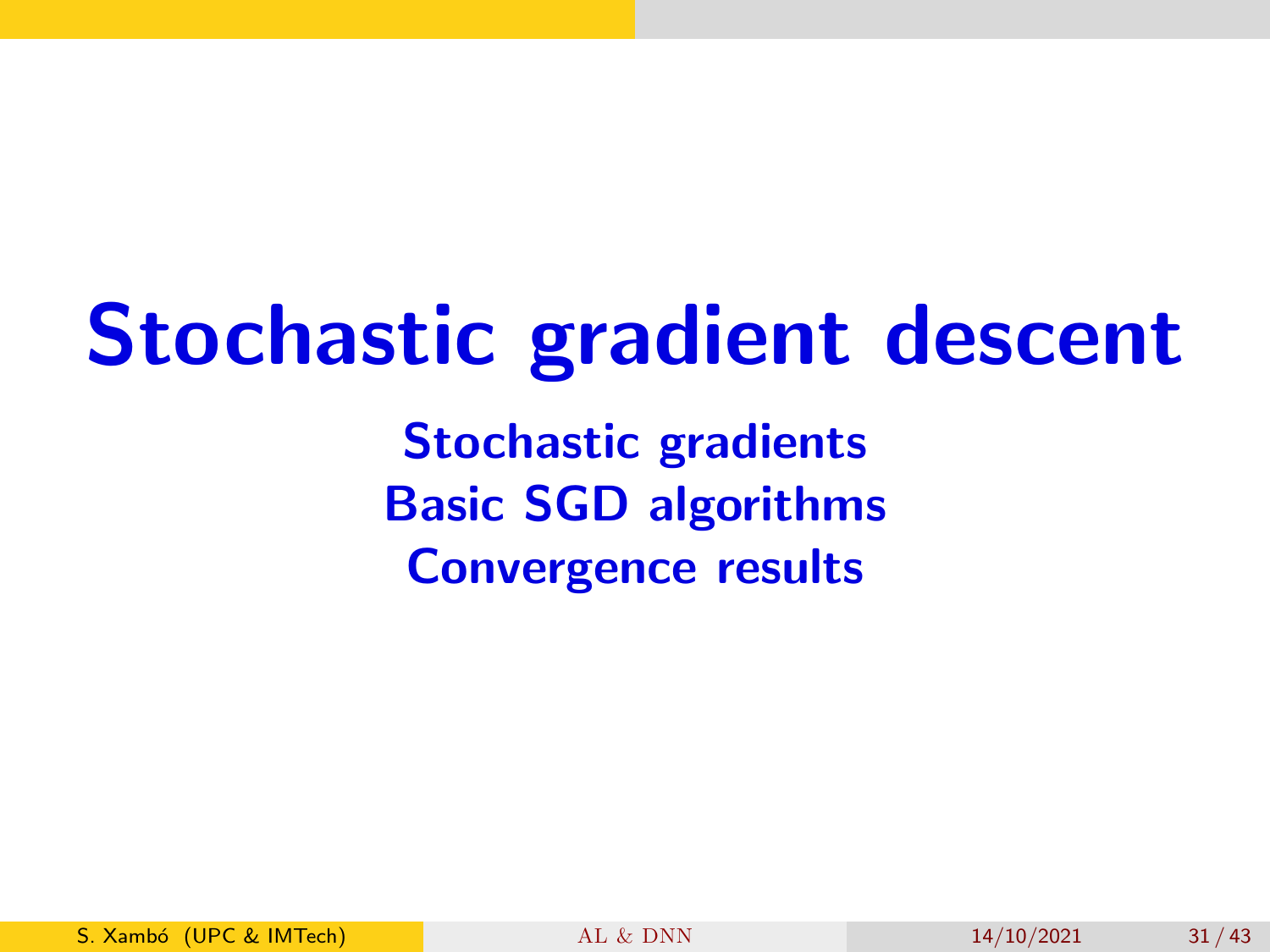<span id="page-31-0"></span>

From Fig. 14.3 in [\[3\]](#page-39-2), illustrating the behavior of the optimization steps when instead of the gradient an *stochastic gradient* is used, namely, a random vector whose *expected value* points in the same direction as the gradient.

S. Xambó (UPC & IMTech) [AL & DNN](#page-0-0) 14/10/2021 32 / 43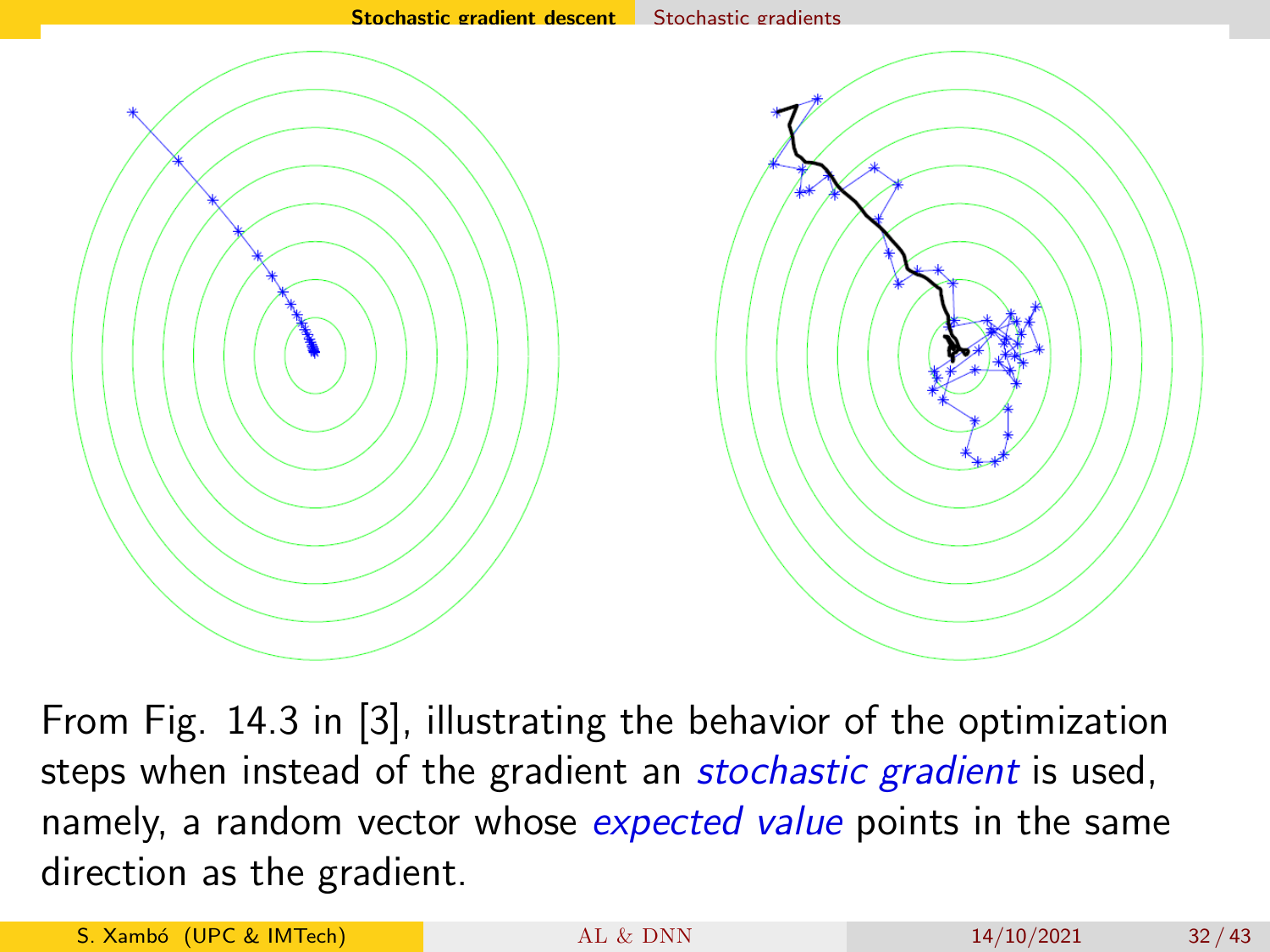Assume  $\mathcal H$  is a hypothesis space of parameterized functions:  ${f_w}_{w \in W}$ . In algorithmic learning, the main problem is minimizing the loss (or risk) function  $L(f_w) = L(w)$ .

In empirical risk minimization, we used the empirical risk  $L_{\mathcal{D}}(w)$ , associated with data  $\mathcal D$  to approximate  $L(w)$ . Notice that we cannot use gradient methods to directly minimize  $L(w)$ , as its definition depends on the unknown probability distribution ruling the generation of data.

The stochastic techniques allow to deal with the minimization of  $L(w)$  by supplying a random vector v whose conditional expectated value is  $\nabla L(w)$ :  $\mathbb{E}[v|w] = \nabla L(w)$ .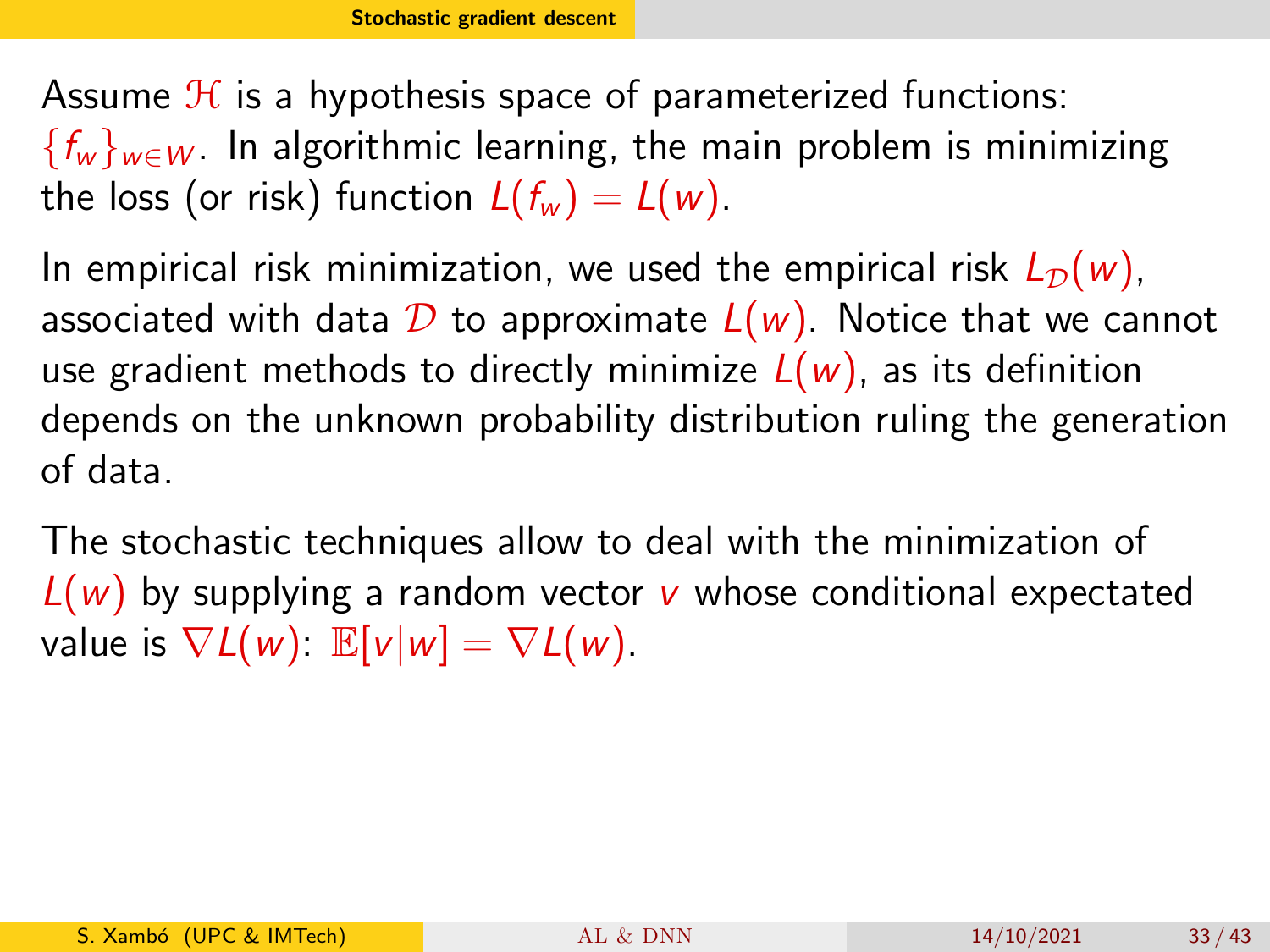For simplicity, assume first that the local loss function,  $\ell(w, z)$  is differentiable. Then we can define the stochatic gradient, relative to w, as the random vector such that  $\mathbb{E}[v|w] = \mathbb{E}_{z \sim \mathcal{P}}[\nabla_w \ell(w, z)]$ . By linearity of the gradient,

 $\mathbb{E}_{z\sim\mathcal{P}}[\nabla_{w}\ell(w,z)] = \nabla_{w}\mathbb{E}_{z\sim\mathcal{P}}[\ell(w,z)] = \nabla L(w).$ 

Thus  $\nabla_w \ell(w, z)$  is an unbiased estimate of  $\nabla L(w)$ .

In practice this means sampling z and takinkg  $\nabla_w \ell(w, z)$  as stochastic gradient at w.

For non-differentiable functions,  $\nabla_w \ell(w, z)$  has to be replaced by a subgradient v of  $\ell(w, z)$  at w. Then for any x we have  $\ell(x, z) - \ell(w, z) \geq \langle x - w, v \rangle$  and taking expectation of both sides with respect to  $z \sim \mathcal{P}$ , we get

 $L(x) - L(w) \geq E[\langle x - w, v \rangle] = \langle x - w, E[v] \rangle,$ 

which shows that  $\mathbb{E}[v]$  is a subgradient of  $L(w)$  at w.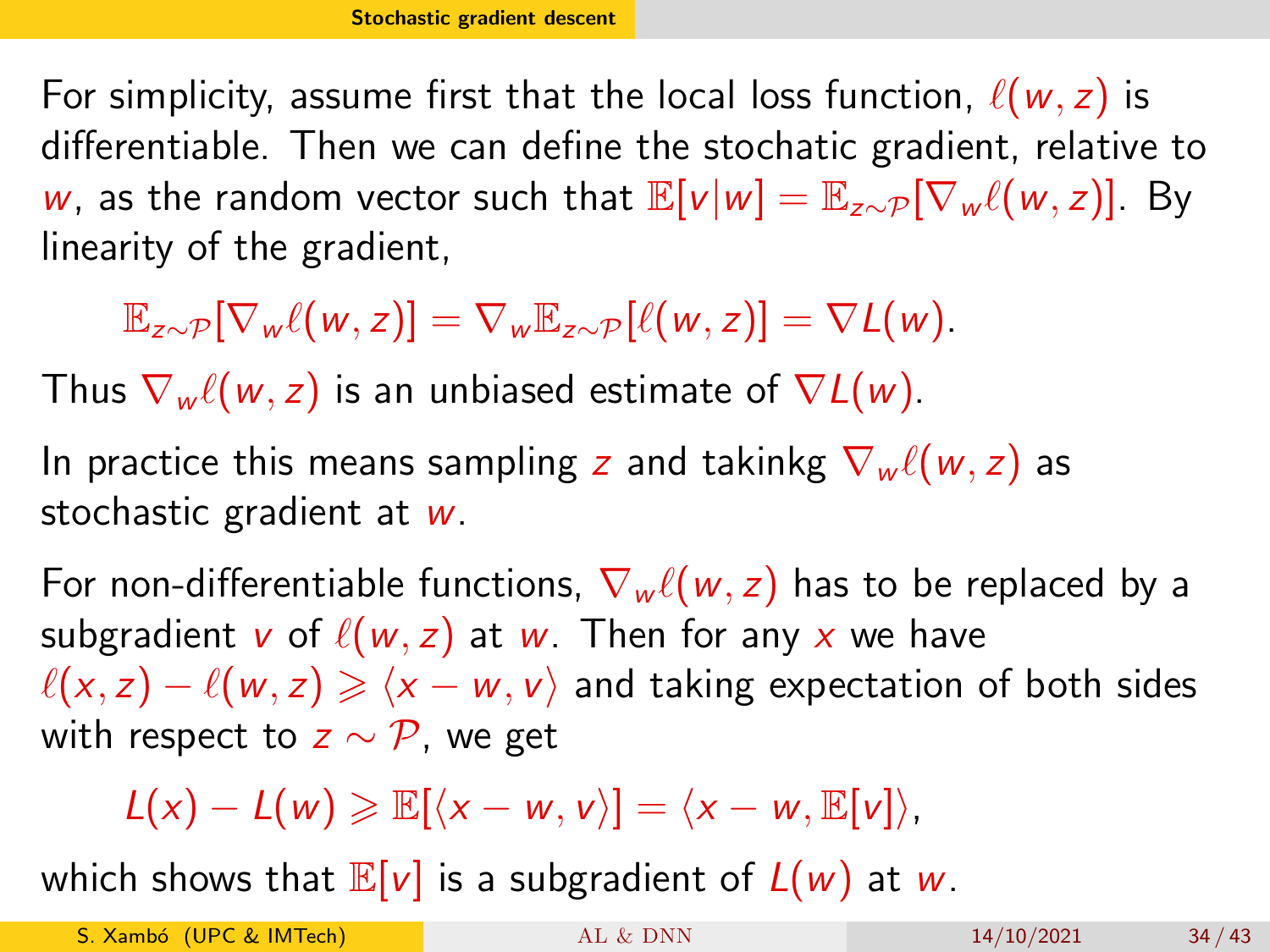- <span id="page-34-0"></span>1. **Parameters**:  $\eta$  (or  $\eta_1, \eta_2, \dots$ ) and r.
- 2.  $\mathsf{require:}$  Initial value  $\mathsf{w}^1 = \mathsf{0}$
- 3. for  $k = 1, 2, \cdots, r$
- 4. sample z
- 5. pick  $v_k \in \partial \ell(w^k, z)$
- 6. update:  $w^{k+1} = w^k \eta v$
- 7. return  $\bar{w} = \frac{1}{r}$  $\frac{1}{r}\sum_{1}^{r}w^{k}$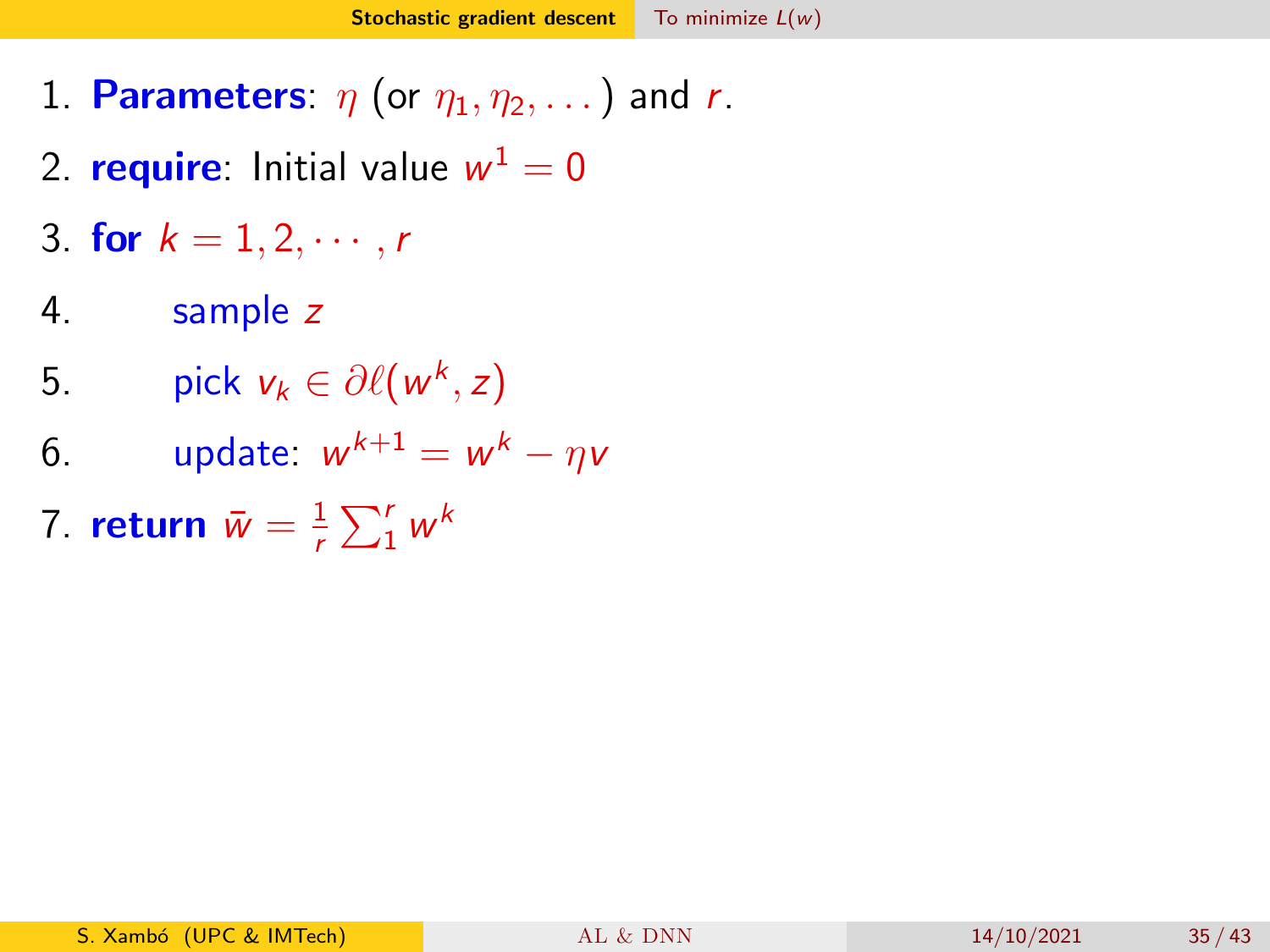# Appendix

### Newton's method Levenberg-Marquardt procedure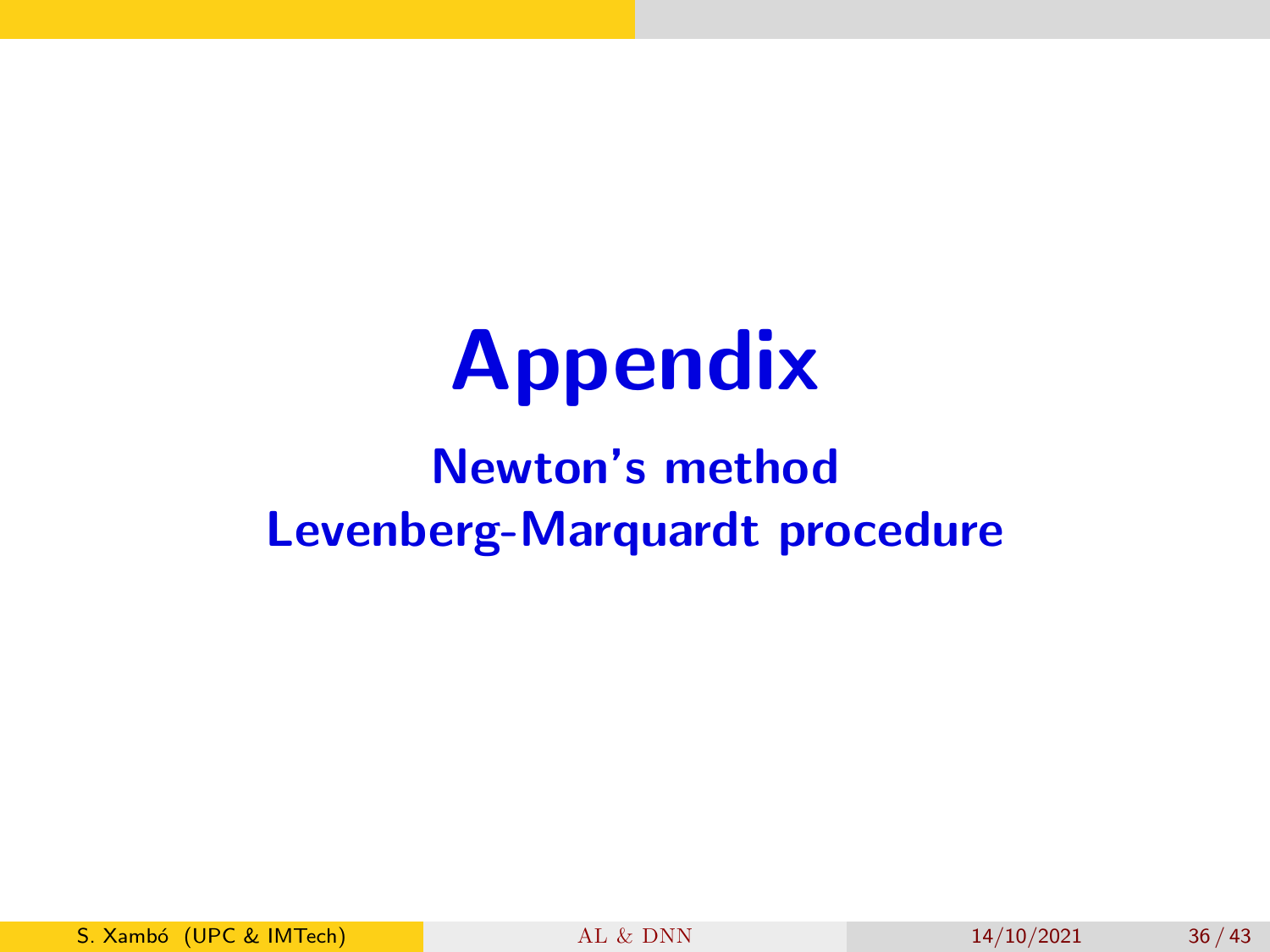<span id="page-36-0"></span>Let  $\bar{x} = \textit{argmin}_{x \in \mathcal{X}} f(x)$ ,  $\mathcal{X}$  an open subset of  $\mathsf{R}^n$ . Assume that  $f$  is differentiable and let  $\nabla^2 f(x) = Hf(x)$  be the *Hessian* of f, that is, the symmetric matrix  $(\partial_i \partial_j f(x))_{i,j=1}^n$ .

Newton's algorithm aims at approximating  $\bar{x}$  starting with a guess  $x^0$ and constructing a sequence  $x^1, x^2, \cdots$  as follows:

 $x^{k+1} = x^k + \Delta_k$ , where  $\Delta_k Hf(x^k) = -\nabla f(x^k)$ .

The *heuristics* for this rule are:  $(1) \nabla f(x^{k+1}) \approx \nabla f(x^k) + (x^{k+1} - x^k)Hf(x^k);$ (2) If  $x^{k+1} = \bar{x}$ , then we would have  $0 = \nabla f(x^k) + (\bar{x} - x^k)Hf(x^k)$ , wich would allow to find  $\bar{x}$ ; and (3) Proceed as if  $\nabla f(x^{k+1}) = 0$  and replace  $x^{k+1} - x^k$  by  $\Delta_k$ , which leads to the equation  $0 = \nabla f(x^k) + \Delta_k Hf(x^k).$ 

$$
\text{Fact. } \|x^{k+1} - \bar{x}\| \leq C \|x^k - \bar{x}\|^2.
$$

This insures a fast convergence to  $\bar{x}$  as soon as  $x^k$  is close to  $\bar{x}.$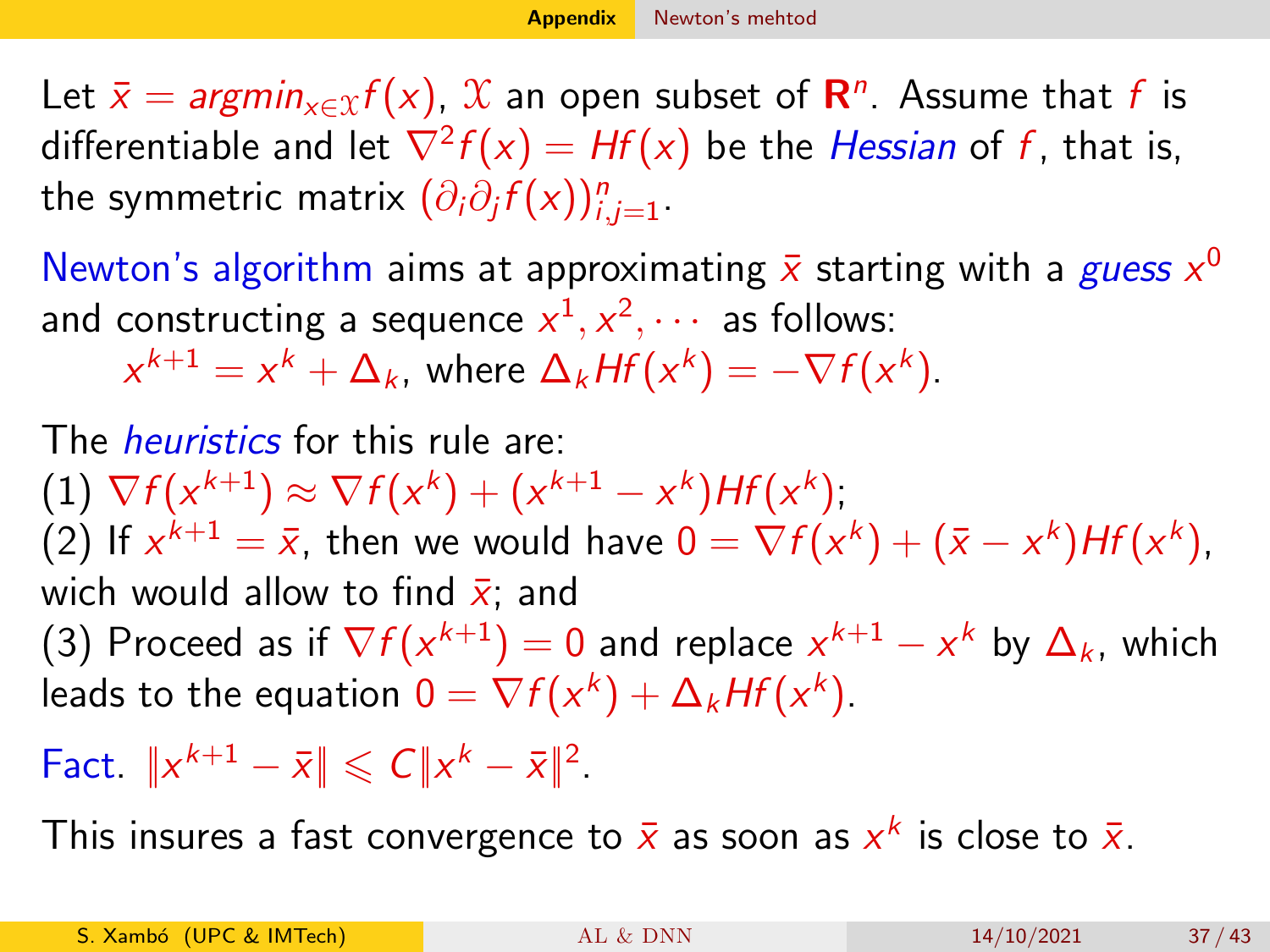Levenberg-Marquardt for nonlinear least squares: combine gradient descent and Newton update rules into one rule, with a parameter  $\lambda$ . Small values of  $\lambda$  lean toward Newton, large values of  $\lambda$  will lean toward gradient descent.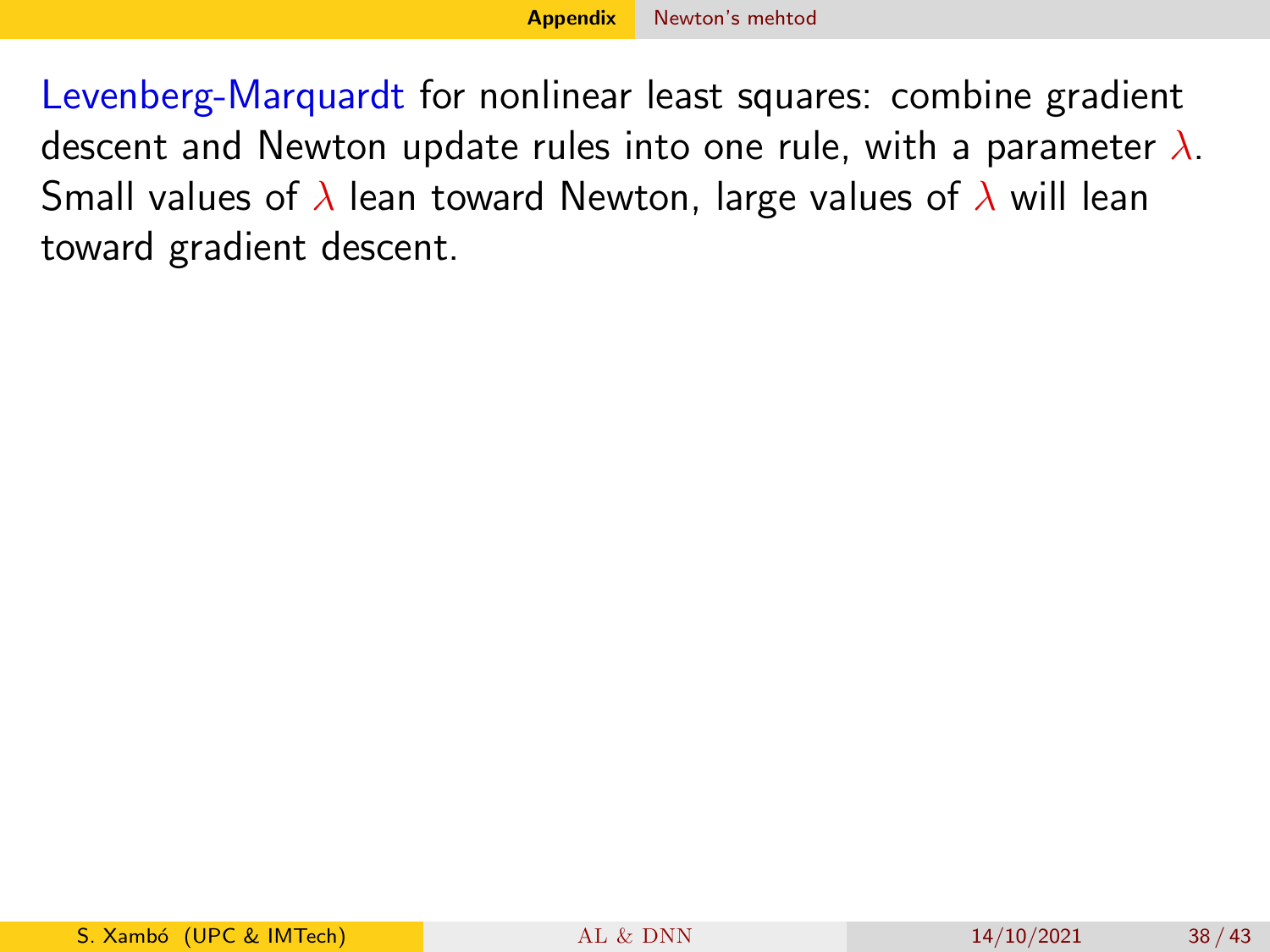<span id="page-38-0"></span>One of the principal discoveries in machine learning in recent years is an empirical one—that simple algorithms often suffice to solve difficult real-world learning problems.

Machine learning algorithms generally arise via formulations as optimization problems, and, despite a massive classical toolbox of sophisticated optimization algorithms and a major modern effort to further develop that toolbox, the simplest algorithms— gradient descent, which dates to the 1840s [Cauchy, 1847] and stochastic gradient descent, which dates to the 1950s Robbins and Monro, 1951]—reign supreme in machine learning.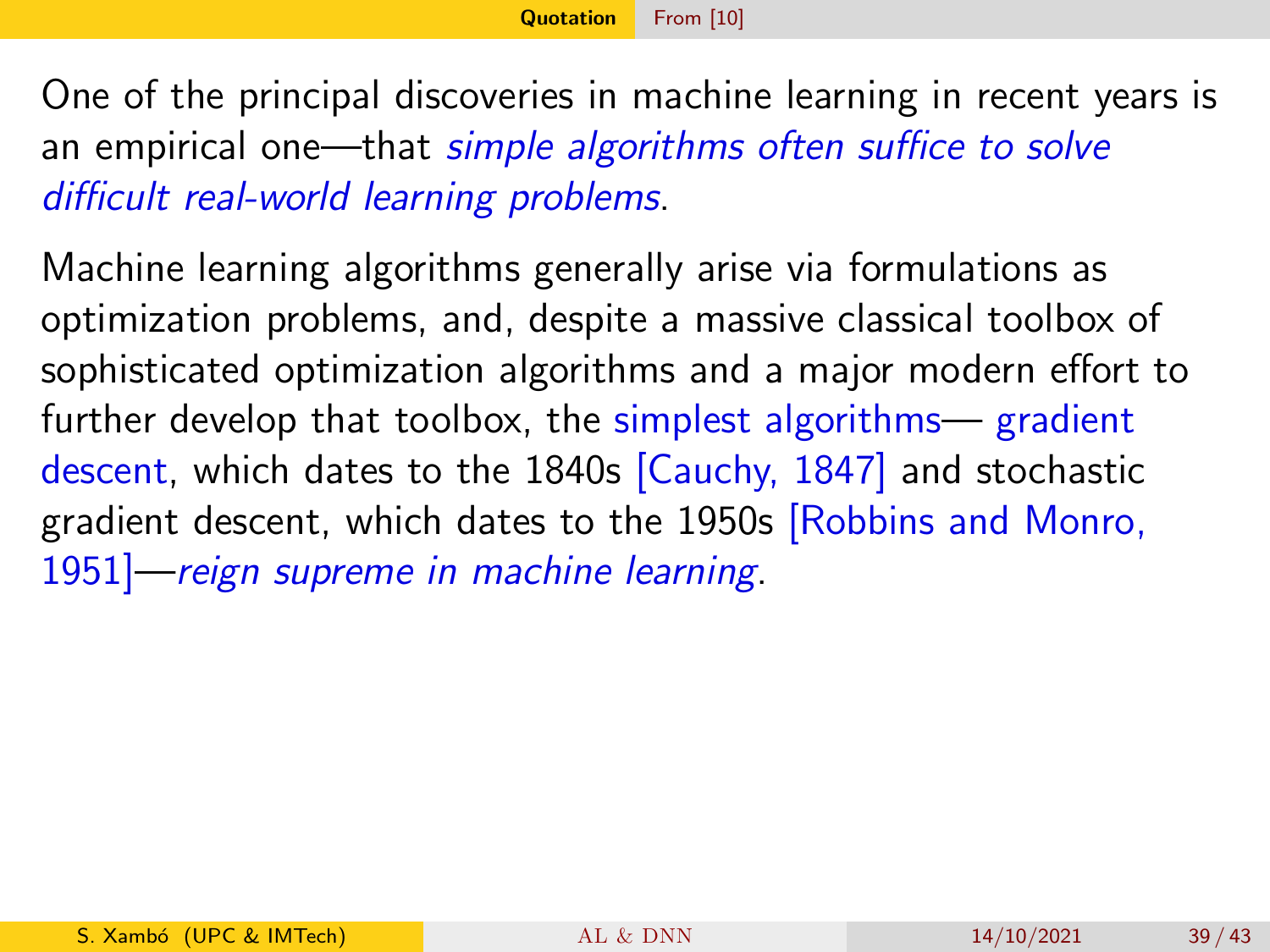## References I

- <span id="page-39-0"></span>[1] H. Robbins and S. Monro, "A stochastic approximation method," The Annals of Mathematical Statistics, pp. 400–407, 1951.
- <span id="page-39-1"></span>[2] N. L. Roux, M. Schmidt, and F. R. Bach, "A stochastic gradient method with an exponential convergence-rate for finite training sets," Advances in Neural Information Processing Systems, pp. 2663–2671, 2012.
- <span id="page-39-2"></span>[3] S. Shalev-Shwartz and S. Ben-David, Understanding machine learning: From theory to algorithms. Cambridge university press, 2014.

440 pp.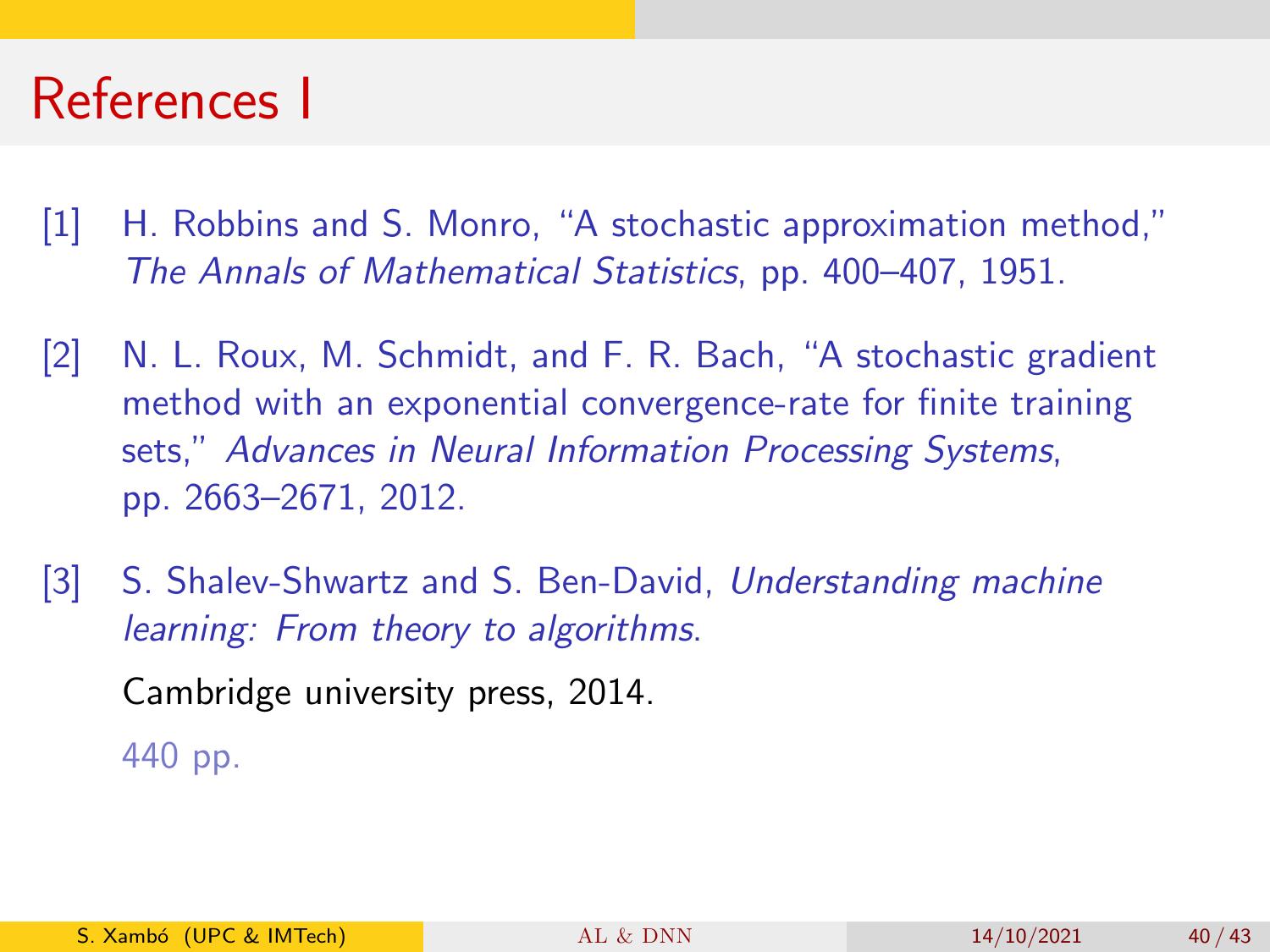## References II

<span id="page-40-0"></span>[4] D. P. Kingma and J. Ba, "Adam: A method for stochastic optimization," in 3rd international conference for learning representations, San Diego, ICLR, 2015.

<https://arxiv.org/abs/1412.6980>.

<span id="page-40-1"></span>[5] S. Bubeck, "Convex optimization: Algorithms and complexity," Foundations and Trends $(R)$  in Machine Learning, vol. 8, no. 3-4, pp. 231–358, 2015.

<arXiv:1405.4980>.

<span id="page-40-2"></span>[6] R. H. Byrd, S. L. Hansen, J. Nocedal, and Y. Singer, "A stochastic quasi-Newton method for large-scale optimization," SIAM Journal on Optimization, vol. 26, no. 2, pp. 1008–1031, 2016.

<https://arxiv.org/pdf/1401.7020.pdf>.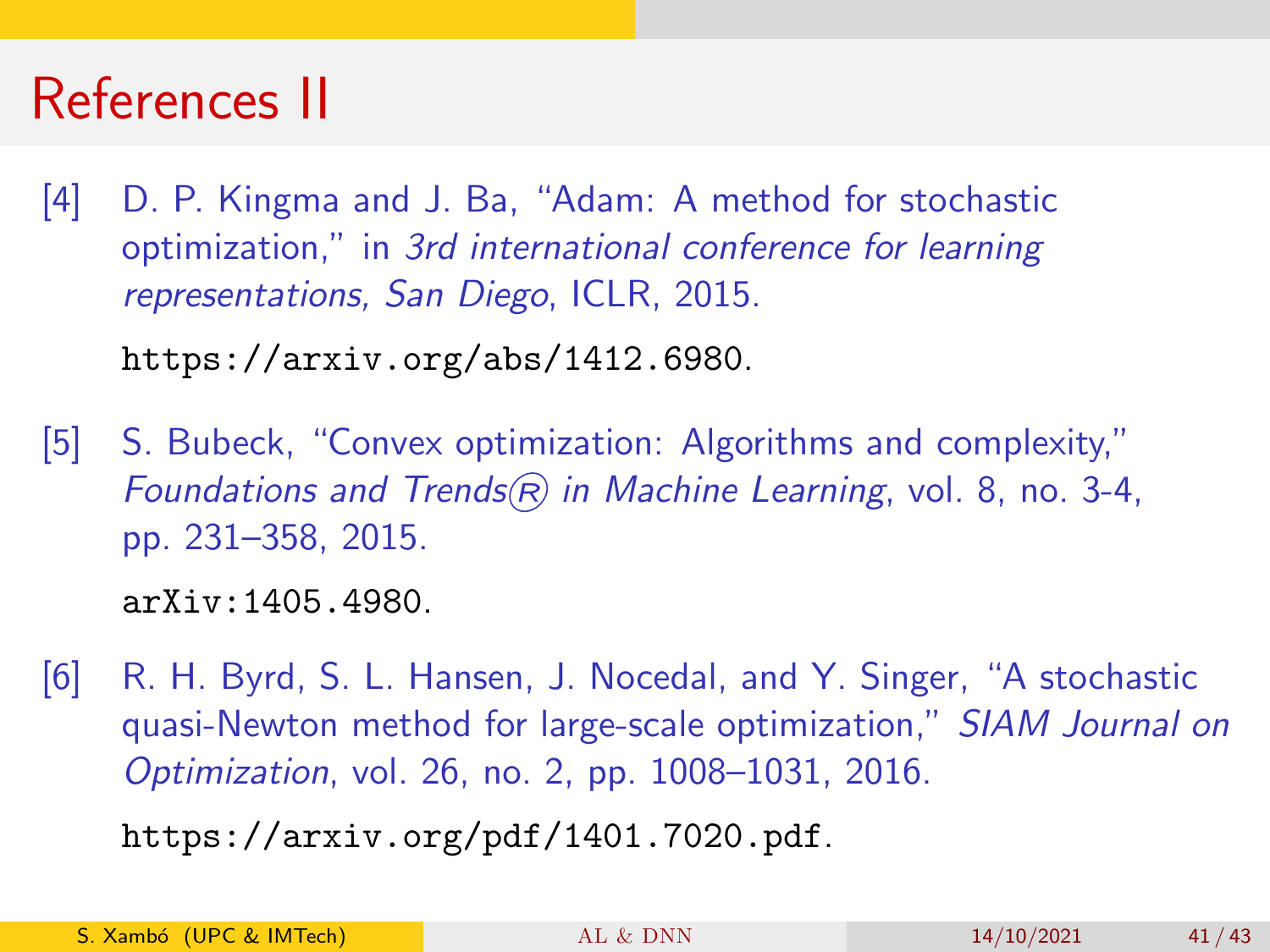## References III

<span id="page-41-0"></span>[7] L. Bottou, F. E. Curtis, and J. Nocedal, "Optimization methods for large-scale machine learning," Siam Review, vol. 60, no. 2, pp. 223–311, 2018.

<https://arxiv.org/pdf/1606.04838.pdf>.

- <span id="page-41-1"></span>[8] G. Strang, Linear algebra and learning from data. Wellesley-Cambridge Press, 2019.
- <span id="page-41-2"></span>[9] C. Jin, P. Netrapalli, R. Ge, S. M. Kakade, and M. I. Jordan, "On nonconvex optimization for machine learning: Gradients, stochasticity, and saddle points," 2019.

<https://arxiv.org/pdf/1902.04811.pdf>.